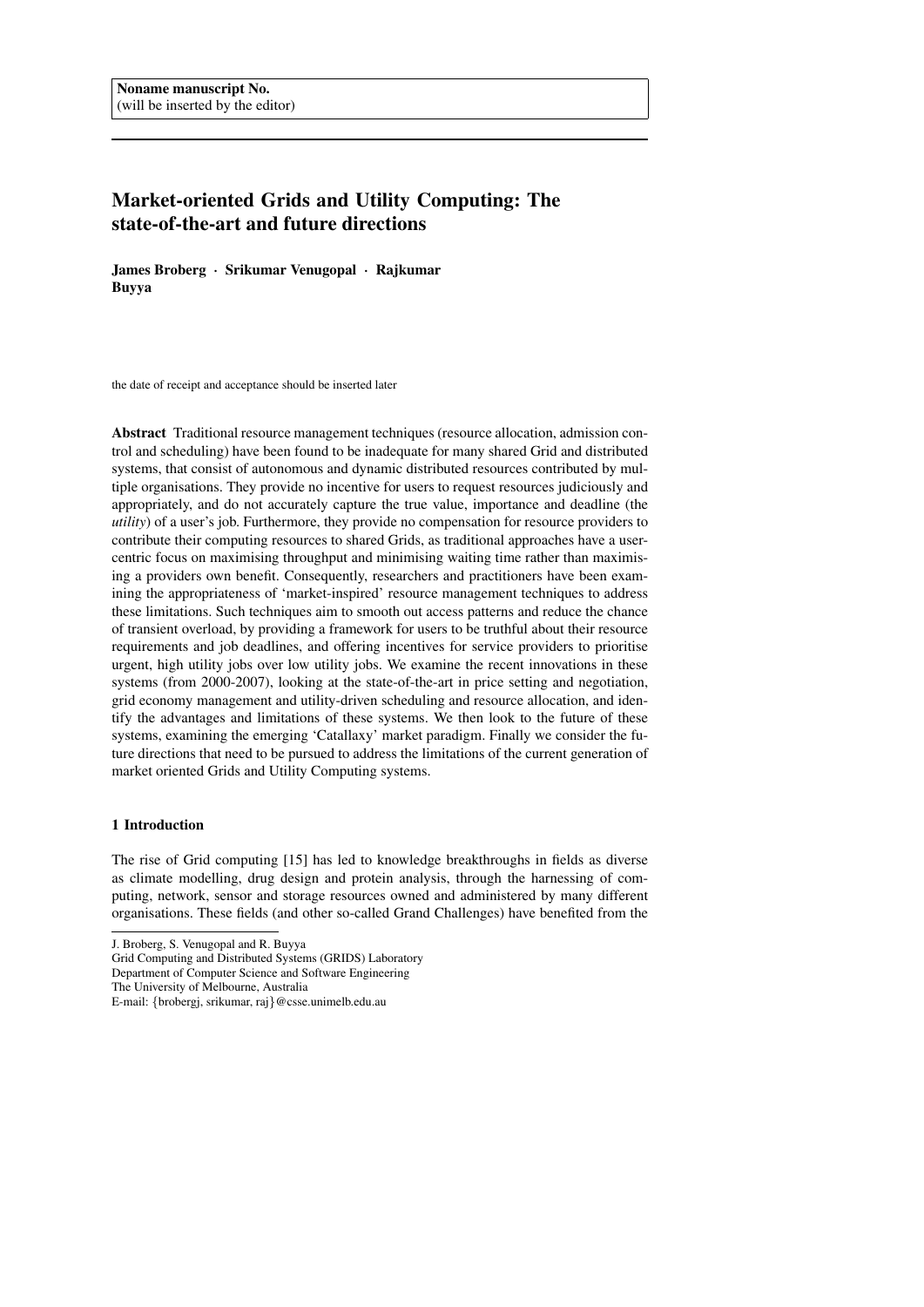economies of scale brought about by Grid computing, tackling difficult problems that would be impossible to feasibly solve using the computing resources of a single organisation.

Despite the obvious benefits of Grid computing, there are still many issues to be resolved. With increasing popularity and usage, large Grid installations are facing new problems, such as excessive spikes in demand for resources coupled with strategic and adversarial behaviour by users. Such conditions have been observed on PlanetLab [30, 8], which while not specifically considered a Grid, is one of the largest open-access distributed systems of its kind, and Mirage [12], a shared sensornet testbed, among other examples.

In both systems, bursts of high contention - when demand for available resources exceeds their supply - have been observed frequently. Spikes in PlanetLab load often correspond closely to deadlines for major computing and networking conferences, when disparate research teams are competing for resources to run their experiments [30]. Mirage is one of very few real sensor network testbeds available, and is of prime interest to commercial and academic researchers across the globe wishing to explore the behaviour of their algorithms on a real system [27]. As a result, it can be difficult to get access to this system at peak times.

In such situations, traditional resource management techniques (resource allocation, admission control and scheduling) have been found by many researchers to be lacking in ensuring fair and equitable access to resources [40, 9, 22, 36]. Traditional resource management techniques for clusters focus on metrics such as maximising throughput, and minimising mean waiting time and slowdown. These metrics fail to capture the more subtle requirements of *users*, such as quality of service constraints. Consequently, researchers have been examining the appropriateness of 'market-inspired' resource management techniques for ensuring that users are treated fairly. To achieve this, there needs to be incentives for users to be flexible about their resource requirements and job deadlines, and to utilise these systems outside of peak time. Similarly, where possible, there also needs to be provisions to accommodate users with urgent work. These aims are achieved by users assigning a *utility* value to their jobs - effectively a fixed or time-varying valuation that captures various quality of service constraints (deadline, importance, and satisfaction) associated with a user's job. This typically represents the amount they are willing to compensate a service provider to satisfy their job demands. Shared Grid systems are then viewed as a marketplace, where users compete for resources based on the perceived utility or value of their jobs.

The notion of utility is not restricted to end-users alone, especially in commercial grid and cluster systems. As is the case in free markets, all participants (described in Section 2.1) are self-interested entities that attempt to maximise their own gain. *Service providers* in commercial systems will attempt to maximise their own utility. In this instance, the utility they receive may directly correlate with the profit they make from the difference between the cost of offering the service and the compensation received, giving them incentive to participate in grid markets. A provider can choose to prioritise high yield (i.e. profit per unit of resource) jobs from users, so that its own utility is maximised.

Furthermore, one or many *brokers* can operate in Grid systems, acting as middlemen between end-users and service providers. They can perform a number of important functions, such as aggregating resources from many providers, negotiating and enforcing quality of service targets, and reducing the complexity of access for end-users. As compensation for performing these value-added functions, brokers generate utility for themselves by selling access to resources at a higher cost than what they pay a service provider, thereby generating a profit for themselves.

In this paper we examine many recent advances in the field of utility-oriented grid computing markets. There have been prior surveys of market-based resource management [44], utility computing [45] and Grid economics [11]. This survey is intended to complement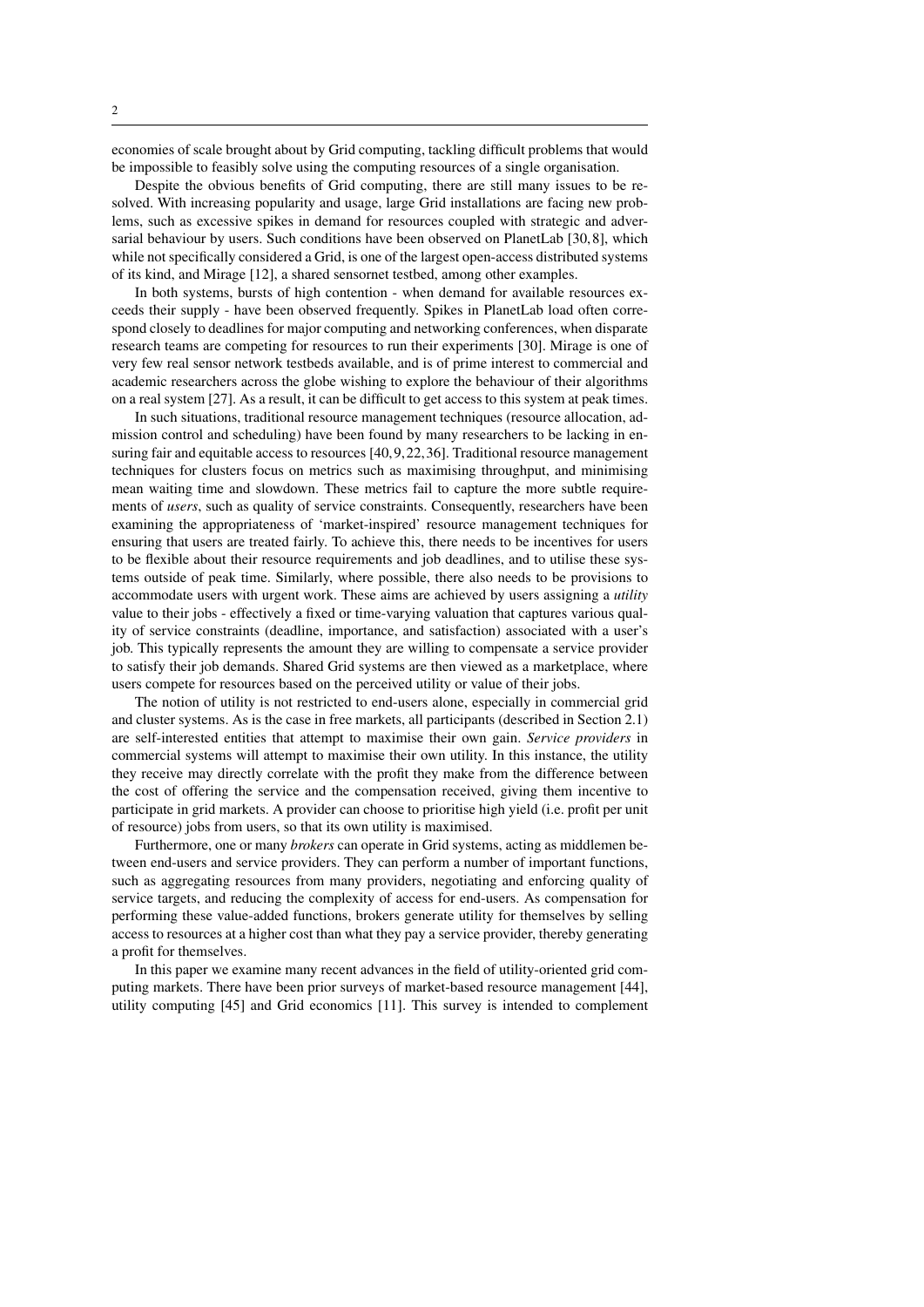these, by covering the most recent research in Grid computing markets. The remainder of the paper is organised as follows: We provide an overview of market-based approaches for utility-driven distributed systems in Section 2, describing the benefits of utility-driven computing and explaining the role of the markets in Grid computing. The state-of-the-art in market-based utility computing is presented in Section 3, highlighting the benefits of utilitydriven pricing, resource allocation, scheduling and admission control. Section 4 describes the so-called 'Catallaxy' paradigm, which has moved the research focus from stand-alone grid marketplaces to multiple, linked, decentralised and autonomic 'free markets'. In Section 5, we consider the future directions that need to be pursued to address the limitations of current generation of market oriented Grids and Utility Computing systems. Finally, we summarise the contribution of this paper in Section 6.

#### 2 Overview of market-based approaches for utility-driven distributed systems

As networked resources such as grids, clusters, storage and sensors are being aggregated and shared among multiple stake-holders with often competing goals, there has been a rising consensus that traditional scheduling techniques are insufficient. Indeed, simply aiming to maximise utilisation for service providers, and minimise waiting time and throughput for end-users does not always capture the diverse valuations that participants in these systems place on the successful execution of jobs and services. Therefore, the notion of maximising the *utility* of each participant in these system is fast gaining more importance. The behaviour, roles and responsibilities of each of these participants as well as how they each measure utility are explored in Section 2.1. An overview of the motivation behind market-drive utility computing and the obstacles that need to be overcome is presented in Section 2.2. In Section 2.3, we look at some of the emerging technology trends that are allowing service providers unprecedented flexibility in partitioning and allocating their resources for computing marketplaces.

#### 2.1 Participants

Participants, or 'actors' in a utility-oriented Grid Computing markets can be generally classified as belonging to one of three categories: users, brokers or service providers. In some instances, participants may actually perform the functions from more than one category a users may also offer some of its own resources to other participants (acting as a service provider), or a service provider may aggregate other resources along with its own (acting as a broker). Each actor in the system is a self-interested, utility maximising entity. How each actor measures and maximises its utility depends on the system it operates in - the behaviour exhibited in a shared system where market-driven techniques are used simply to regulate access differs greatly from a profit-driven commercial system. Many of these differences are highlighted from our study of existing systems in Section 3.

A user requires access to more resources than it has available, for requirements that can range from jobs to be processed as interdependent tasks (e.g. scientific work-flows [46]) to web services that need to be run on networked computers. These users are willing to compensate a provider to satisfy their requirements depending on the utility they receive. The sophistication of this compensation depends on the system being used, as outlined in Section 3.1.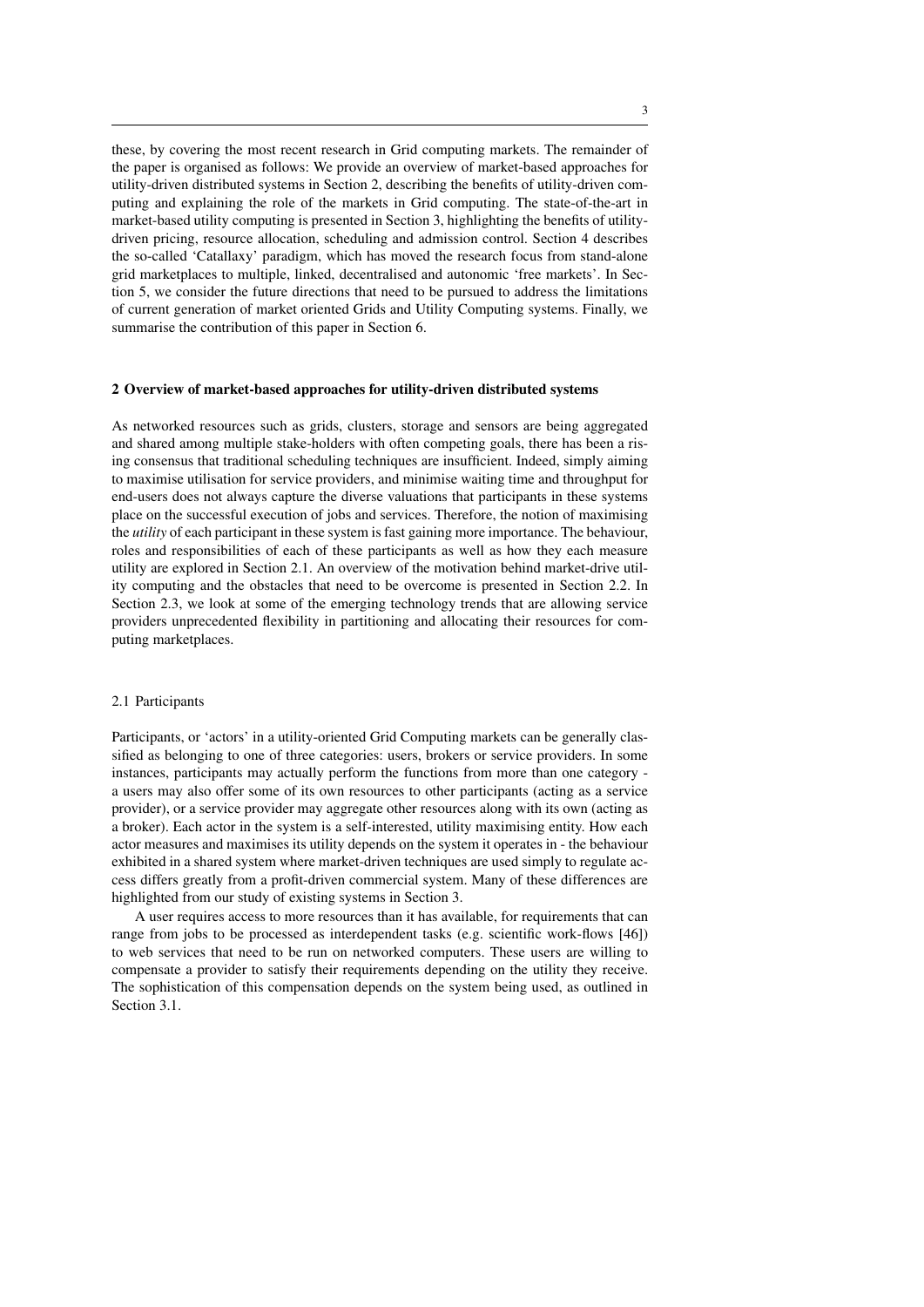Rather than dealing with multiple heterogeneous service providers directly, users obtain access to resources via one or many brokers. These brokers act as 'middlemen' by virtualising and making available resources of multiple service providers thereby shielding the user from the complexity of multiple architectures, operating systems and middleware. This aggregation allows greater economies of scale, improving throughput and reducing cost. Brokers can have more specific responsibilities, such as reserving resource slots, scheduling jobs and services on resources held by service providers, performing admission control to avoid overload and ensuring that a user's quality of service requirements can be met.

Service providers satisfy the needs of end-users by providing the resources (i.e. disk, memory, CPU, access to sensors, etc.) requested by end users. These may be provided directly or may be arbitrated by brokers. A service provider may offer its services through multiple brokers, and even offer more resources than it has available, in an effort to improve utilisation via statistical multiplexing. A service provider is ultimately responsible for ensuring that all its commitments are met. It must enforce appropriate performance isolation for jobs and services running on its resources, to ensure that users' quality of service targets are satisfied.This can be achieved by appropriate partitioning or scheduling of its resources.

#### 2.2 Utility computing and the role of market-based techniques

Lai [22] attempts to motivate the use of market-based techniques for resource assignment, whilst exploring the pitfalls of such approaches. Lai notes that, over a long time frame, assigning resource shares in proportion to user demands is not sufficient to reach economic efficiency, as there is no incentive for users to shift their usage from high demand periods to low demand periods. Also, with variable demand, simple fixed price schemes are not as efficient as variable prices in addressing transient peak loads. Indeed, the more variable the demand the greater the efficiency loss of a fixed price scheme. When these conditions are combined with a controlled pool of funds, users have an incentive to truthfully reveal their valuation of tasks. Finer grained bidding for resources can occur, where users can choose between reserved resources or best effort scheduling, depending on necessity.

Shneidman, et al. [36] have noted important emerging properties of these systems, where users are self-interested parties that both consume and supply resources, demand often exceeds resource supply, and centralised (global) approaches cannot be used due to the sheer scale of these systems. The authors claim the goal is no longer maximising utilisation, especially when demand exceeds supply, and more intelligent allocation techniques are needed than just best effort or randomised allocation. They propose that a efficient allocation mechanism (i.e. social policy) that can allocate resources is needed that allocates resources to users who have the highest utility for them, favouring small experiments (a common practice in scheduling) and underrepresented stake-holders (e.g. those that have been denied or refrained from receiving service in the past), and maximises revenue.

The authors note that many recent developments make market-based techniques appropriate and timely as they could be immediately deployed in many commercial scenarios, such as test-beds and shared grids, to solve real world problems. Developments in Virtual Machine technology (Xen [6], VMWARE, etc.) and other resource isolation techniques (Linux Class-based Kernel Resource Management, BSD Jails [33]) can be used to partition, isolate and share resources. Combinatorial bidding languages are emerging that are sufficiently expressive, and such bids can be often solved as mixed integer optimisation problems in modern solver packages like CPLEX [28].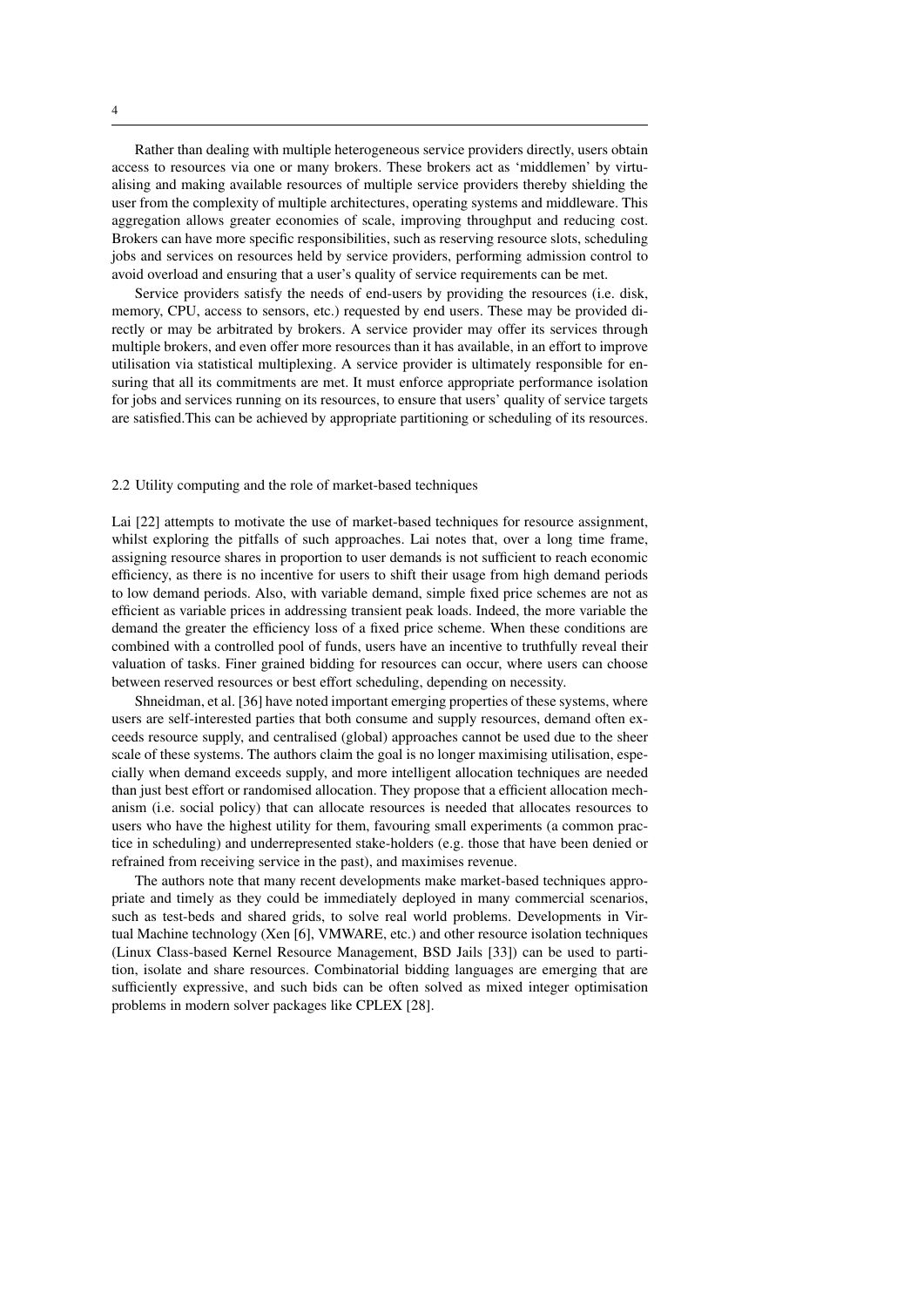Shneidman, et al. state that there are a number of problems that need to be solved to make effective market-based, utility-driven approaches a reality. Resource allocation policies must be explicitly defined, particularly, the social policy goals that need to be met. However, we note that it is unclear at this point as to who among the users, the administrators, and the service providers should mandate these goals. Sellers of resources must be able to efficiently divide resources into both explicit and implicit resource bundles. However, whilst tools to achieve this (e.g. Xen, CKRM) are maturing, they still have some way to go. Buyers' needs also must be predicted so that the amount of required resources are not misestimated, leading to excess resources that have been reserved and not used, or wasted due to unfinished experiments that may be invalid.

Shneidman, et al. also note that forecasting resource requirements is challenging and new for users. It is unclear whether the market can resolve this, or whether 'practice' runs in a best effort staging grounds are needed so that users can gain experience predicting their needs. However, such staging grounds may be impractical in reality, and is in opposition to the free market approach of 'letting the market work it out' by allowing users to suffer the consequences of poor choices. Users need to find the true value of resources they wish to reserve. The currency system needs to be well defined, and receive ongoing care so that it functions correctly to maximise the utility of the system, avoiding the typical problems of starvation (users run out of money), depletion (users hoard currency or leave the system) and inflation (currency is injected into the system without limit). The use of real money is favoured by many researchers to encourage more honest valuations of resources in the system. An effective means to calculate and express valuation of resources is needed for efficient operation of these systems. Bidding languages are well suited to this task and are becoming more sophisticated. However, intuitive interfaces are needed to construct these bids, allowing users to easily and accurately express their preferences.

Linked market-based mechanisms have been proposed by Shneidman, et al. as an interesting possibility, quantifying the value of cluster time at one network versus another (in a similar fashion to currency exchanges). This is complementary with the move from centralised approaches to Catallaxy-inspired [14, 3] distributed and autonomic systems, described in Section 4.

#### 2.3 Emerging technologies for computing marketplaces

The recent growth in popularity of broadly accessible virtualisation solutions and services provides an interesting framework where, instead of a 'task' or process, a lightweight virtual machine (VM) image can be the unit of execution and migration [26]. Whilst virtual machines and containers have existed for decades, they have only recently become ubiquitous due to new capabilities (such as paravirtualisation) in recent Intel and AMD processors, that extend virtualisation on commodity computers and operating systems from expensive 'big-iron' Unix machines. These recent developments have allowed migration of unmodified applications encapsulated in virtual machines. This can be achieved in a work-conserving fashion without the running application nor any dependant clients or external resources being aware that it has occurred. Virtualisation solutions such as VMWARE make this possible by encapsulating the state of the VM, such as CPU, networking, memory, and I/O while the virtual machine is still running. Open network connections can be transferred as well, due to the layer of indirection provided by the VMWARE Virtual Machine layer. In terms of state, physical memory is often the largest overhead to be migrated. Stopping a VM to save and transfer this state can cause a lengthy downtime, making the migration process far from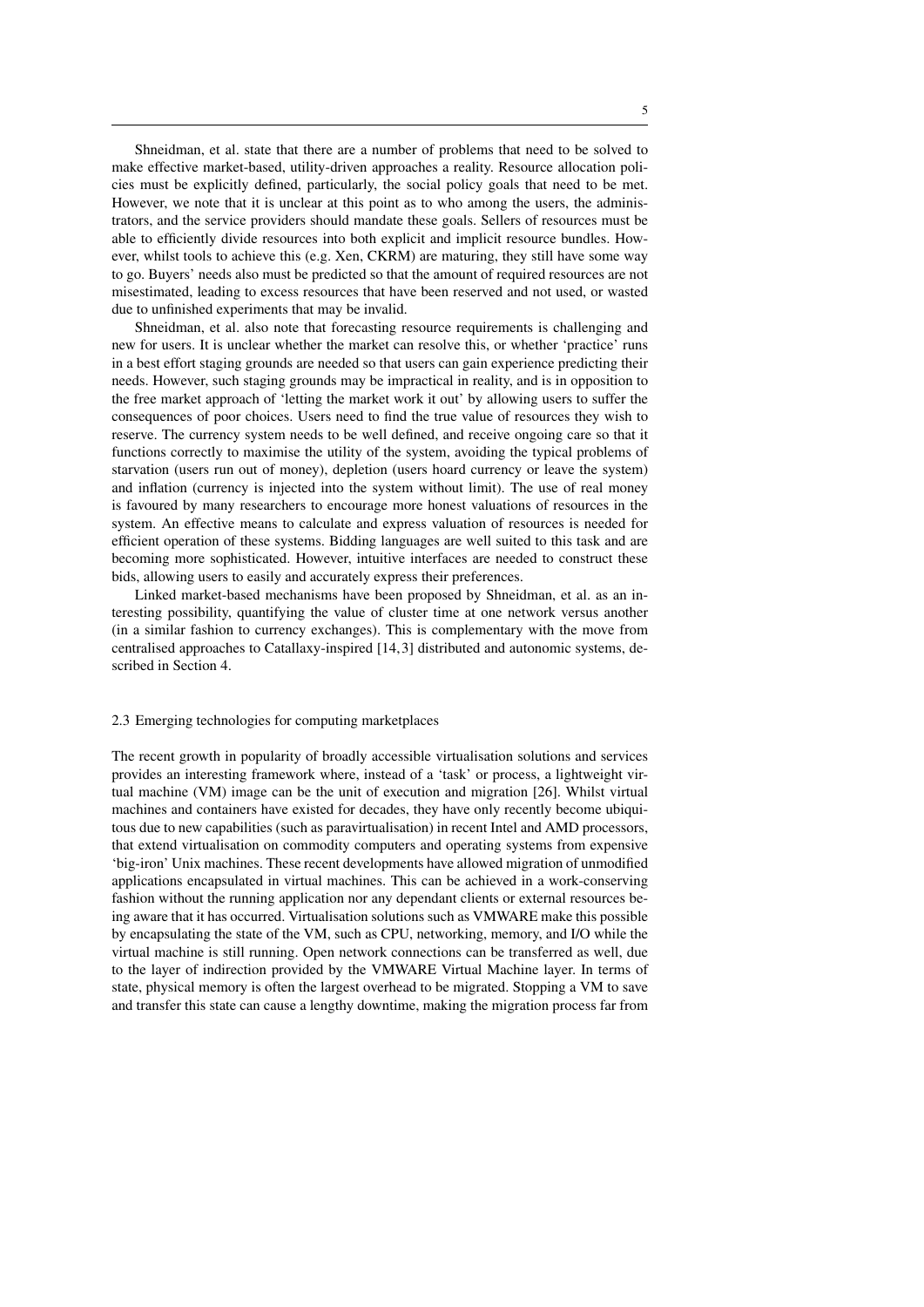transparent. As such, this is handled *in situ* by a virtual memory layer [38], allowing memory state to be transferred whilst a VM is still running by iteratively pre-copying memory to the destination node, and marking it as temporarily inaccessible on the source.

## 3 The state-of-the-art in market-based utility computing

Utility-driven distributed computing marketplaces are typically made up of several key components and processes. Users can have jobs that need to be processed, for which they are willing to compensate an entity. The level of compensation depends on a number of factors, including the currency available to the client, the contention for resources and the urgency of the job. These factors are considered in the price setting and negotiation phase, described in Section 3.1.

As described earlier, one or many brokers can exist in a Grid marketplace, acting as 'middlemen' by aggregating and virtualising access to disparate Grid resources offered by service providers. In the face of competition from many clients for Grid resources, brokers and service providers must manage these resources effectively, meeting demand where possible but ultimately maximising the utility (i.e. revenue) gained. This is achieved via utilitydriven resource allocation, scheduling and admission control, described in Section 3.2.

For a Grid marketplace to be sustainable, the Grid economy must be managed effectively. If users have an unlimited supply of currency, there is no rewards or disincentives for users to manage their currency and use it prudently and truthfully, revealing their true valuation for jobs. As such, the currency, whether real or virtual, must be carefully managed to ensure equity for all participants. This is discussed in further detail in Section 3.3.

Some systems address many or all of the above aspects of market-based, utility-driven distributed systems. Therefore, we will first introduce these systems below:

Buyya, et al. proposed an economy driven resource management architecture for global computational grids [10, 1, 11]. This consists of a generic framework, called GRACE (Grid Architecture for Computational Economy) for trading resources dynamically, in conjunction with existing grid components such as local and grid or meta-schedulers. The function of GRACE is to enable supply and demand-driven pricing of resources to regulate and control access to computational resources in a grid.

Bellagio [4] is a system that seeks to allocate resources for distributed computing infrastructures in an economically efficient fashion to maximise aggregate end-user utility. In this system, users identify resources of interest via a resource discovery mechanism, such as SWORD [29], and register their preference (via a constrained supply of virtual currency) for said resources over time and space using combinatorial auction bids [28]. Unlike existing work that focuses on contention for a single resource (CPU cycles), they are motivated by scenarios where users express interest in 'slices' of heterogeneous goods (e.g. disk space, memory, bandwidth).

Chun et al. [12] propose a so-called microeconomic resource allocation scheme using combinatorial auctions within a closed virtual currency environment, for sensornet testbed resource management, called Mirage. The operation of Mirage is very similar to that of Bellagio however, as it is a real-world deployed system, observations of this system have revealed many users behaving strategically to exploit the system.

Tycoon [21, 23] is a market-based resource allocation system that utilises an Auction Share scheduling algorithm where users trade off their preferences for low latency (e.g. for a web server), high utilisation (e.g. batch computing) and risk.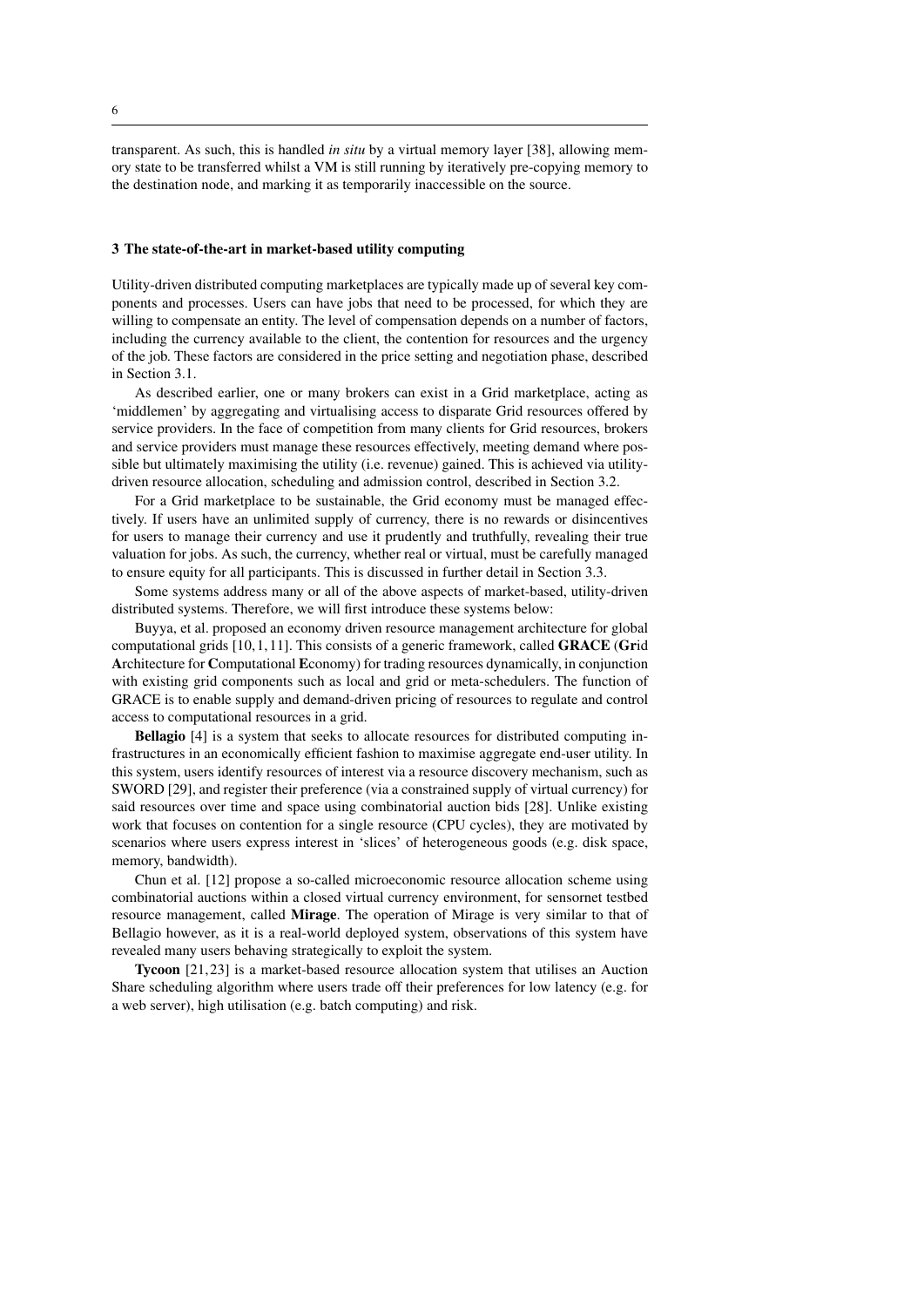Table 1 Summary of price setting and negotiation

| <b>System Name</b>    | Price Setting | Acceptance Criteria                  | Penalty             |
|-----------------------|---------------|--------------------------------------|---------------------|
| Nimrod-G [1]          | Fixed         | Posted Price                         | No.                 |
| G-commerce [39]       | Fixed         | Current price $>$ mean_price         | N/A                 |
| Bellagio [4]          | Fixed         | 'Threshold'-based                    | N/A                 |
| Mirage $[12]$         | Fixed         | 'Winner Determination Problem'       | N/A                 |
| Tycoon $[21, 23]$     | Fixed         | First/Second Price                   | No.                 |
| Libra $[35]$          | Fixed         | Minimum Cost                         | No                  |
| Libra $+$ \$ [41]     | Fixed         | Deadline/Budget feasible             | Yes (LibraSLA [42]) |
| Li [24]               | Fixed         | $n$ th Price                         | No                  |
| FirstPrice [13]       | Variable      | None                                 | No                  |
| FirstReward [20]      | Variable      | Risk versus reward                   | Yes                 |
| FirstProfit [32]      | Variable      | Risk versus per-job reward           | Yes                 |
| FirstOpportunity [32] | Variable      | Affect on profit                     | <b>Yes</b>          |
| Aggregate Utility [5] | Variable      | Contract feasibility / profitability | Yes                 |

Libra [35] is a computational economy-based scheduling system for clusters that focuses on improving the utility, and consequently the quality of service, delivered to users. Libra is intended to be implemented in the resource management and scheduling (RMS) logic of cluster computing systems, such as PBS [17]. Libra+\$ [41] is an extension that dynamically prices cluster resources by considering the current workload to regulate supply and demand, aiming for market equilibrium. In addition, LibraSLA [42] incorporates Service Level Agreements (SLA) by considering the penalty of not meeting a SLA into the admission control and scheduling decisions in a cluster.

FirstPrice and FirstReward are two utility-driven scheduling heuristics that balance the risk of future costs against the potential gains (reward) for accepting tasks [20]. The importance of using admission control in such schemes is also illustrated. Tasks in such systems are batch jobs that utilise resources that are predicted accurately by the client, but provide no value until completion. Each job is characterised by a utility function that gives the task a value as a function of its completion time. This value reduces over time, and if unbounded it can be a negative value (i.e. penalty) placed on the service provider. These systems do not model the currency economy or injection (unlike Bellagio and Mirage). Sealed bids are used and no price signals to buyers are assumed.

Popovici and Wilkes [32] examine profit-based scheduling and admission control algorithms called FirstProfit and FirstOpportunity that consider a scenario where service providers rent resources from resource providers who than run and administering them. Clients have jobs that need processing with price values (specifically, a utility function) associated with them. The service provider rents resources from the resource provider at a cost, and the price differential is the job's profit that goes to the service provider. Complicating matters is the fact that resource uncertainty exists, as resources may be over-provisioned. If the service provider promises resources they cannot deliver, the clients' QoS targets will not be met and the price they will pay will decline, as defined by the client utility function. It is assumed that service providers have some domain expertise and can reasonably predict running times of jobs in advance.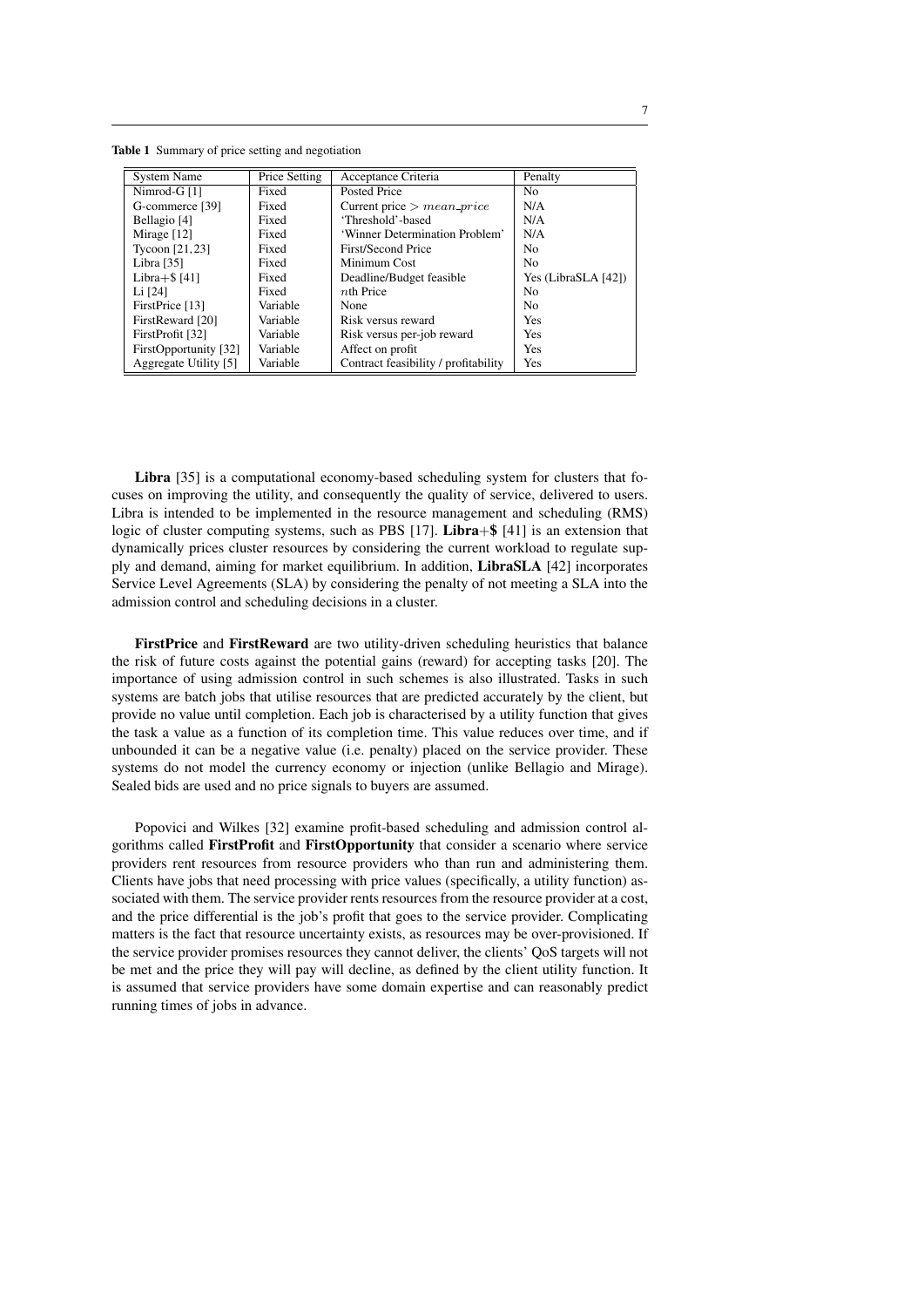#### 3.1 Price setting and negotiation

In a market-driven distributed system, users express the value or 'utility' they place on successful and timely processing of their jobs through the process of price setting and negotiation. Users can attempt to have their job prioritised and allocated a greater proportion of resources by increasing the price they are willing to pay to a service provider for the privilege. Conversely, users can endeavour to save their currency when processing low priority tasks by specifying flexible deadlines. Such preferences are captured by the price setting and negotiation mechanisms of a given grid computing market. These price setting and negotiation approaches are presented below, and summarised in Table 1.

### *3.1.1 Fixed price models*

The GRACE [10, 11] negotiation system does not specifically prescribe a particular price model, claiming it should be left up to each participant to define their own utility-maximising strategies when negotiating for access to resources. However, the interactions described in preliminary work on GRACE closely resemble a double auction [10], where 'asks' and 'bids' are traded that can incorporate costs and flexible deadlines (to trade-off against cost) until a fixed agreement is struck, or the negotiation is abandoned. Such double auctions were subsequently been found to be highly efficient by Placek and Buyya [31], and were integrated into Storage Exchange, a platform that allows organisations to treat storage as a tradeable resource. GRACE resource trading protocols were also utilised in the Nimrod-G Resource Broker [1] to define the access prices for globally distributed resources. These prices are utilised by Nimrod-G to schedule complex computations, were results can be optimised for time (within a budget) or to minimise costs (whilst meeting a deadline).

The G-commerce system [39] examines a simulated computational grid economy in order to compare the efficacy of two market strategies - commodities markets and auctions in terms of price stability, market equilibrium, consumer efficiency and producer efficiency. Wolski et al. examined workload conditions for both *under-demand* (supply > demand) and *over-demand* (demand > supply) for both market strategies, finding that commodities markets led to significantly more stable pricing than auctions. The commodities markets also exhibited higher throughput and utilisation than auctions under conditions of under and over demand, leading the authors to conclude that commodity markets are preferable over auctions for grid economies.

As well as submitting typical parameters required by batch computing job submission systems such as estimated runtime  $E$ , location of data sets and expected output, the Libra [35] system allows users to express more descriptive requirements by using parameters such as deadline  $D$  and budget  $B$ . A deadline denotes when the user needs the results of the job by, and the budget denotes how much they are willing to pay to have the job completed by the deadline. The Libra RMS makes a simple minimum cost computation for a submitted job, to see if a user's budget B is sufficient to cover the cost,  $C = \alpha * E + \beta * E/D$ , where  $\alpha$ and  $\beta$  are the coefficients. The  $\alpha$  parameter captures the raw cost of the resources required and the duration they are needed for, while  $\beta$  denotes the incentive offered to the user for specifying an actual deadline. This ensures that a user is charged a fixed price for the cluster hours it uses, regardless of deadline, while considering the user's flexibility regarding the processing deadline and compensating or penalising them accordingly. This provides a good mix of user and provider satisfaction.

The Libra+\$ [41] extends the existing Libra system to consider a system where the prices of cluster resources vary dynamically based on the current workload to regulate sup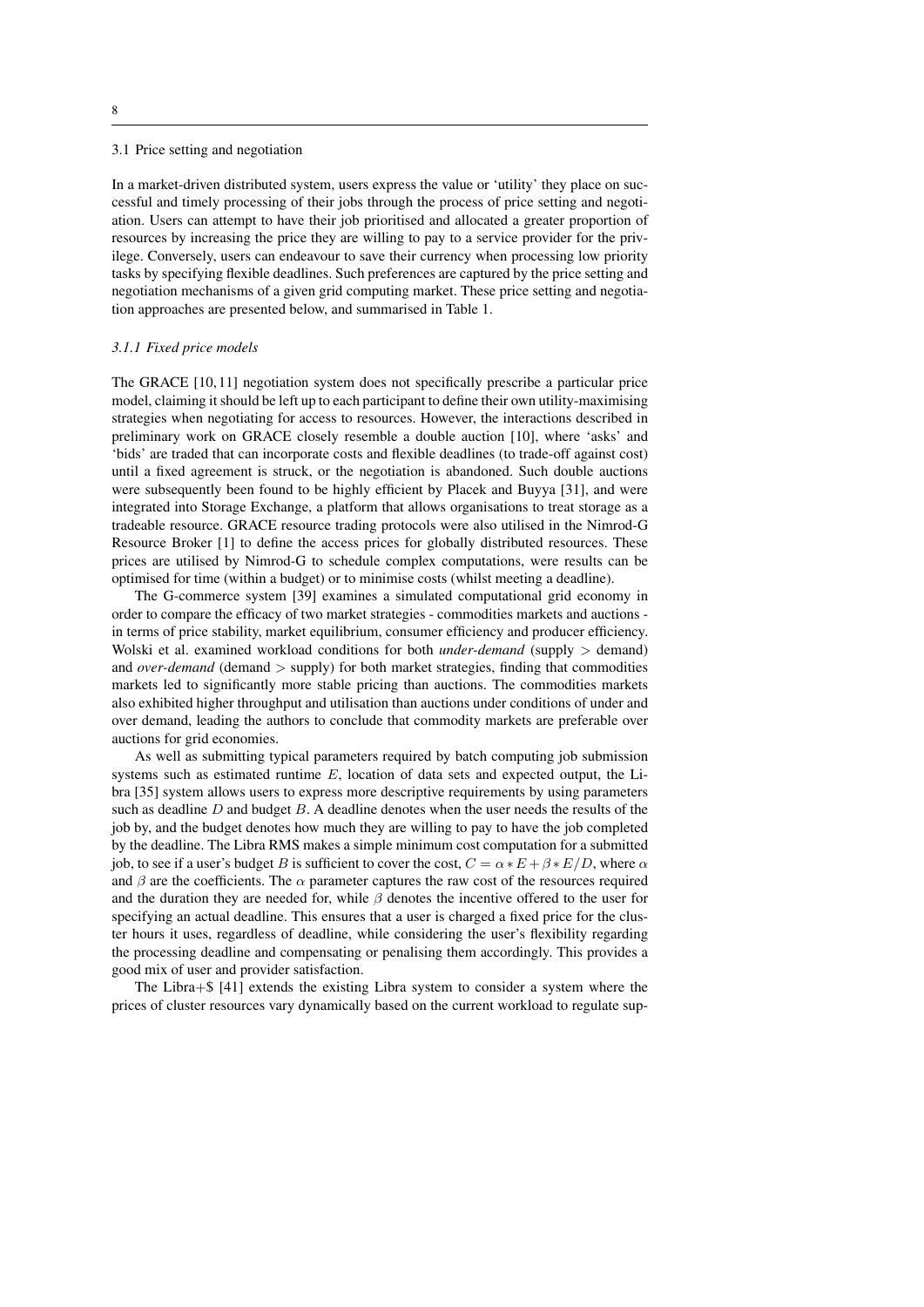ply and demand. Whilst the prices for resources may vary over time, a user that has an accepted job will pay a fixed price based on the *current* price in the marketplace for the particular resources they request.

Market-inspired systems such as Bellagio [4] and Mirage [12] utilise second-price and first-price auctions respectively to schedule and allocate resources. In each case, users specify a fixed value bid for a set of resources over time and space. Auctions are held at fixed intervals (e.g. every hour for Bellagio), and users are either notified if they are successful and are allocated the requested resources, or are denied access if unsuccessful. Users are encouraged to bid their true value in this approach, as they must wait until the next auction to try again, potentially with a modified bid to improve their chances of success. Users only have limited means to express the utility of their job, via the fixed price they are willing to pay, the duration of time they need the resources for, and the deadline it must be completed by.

The Tycoon [21, 23] system similarly uses auctions, but removes the onus on the user to adjust their bids based on their success at auction. For each application a user wants to run, a so-called 'parent-agent' is created which manages the budget and the associated child-agents. A user specifies high-level parameters such as the number of credits available to that parent, the deadline and the number of hosts needed. A child agent initiates the bidding process, potentially liaising with multiple providers. It monitors the progress of these negotiations and reports it up the chain. An auctioneer computes efficient first or second price bids for CPU slices based on the funds and information presented by the child nodes interacting with it. Funds can be received upon entry into the system, and also at regular intervals, but this element or its effect is not explored further.

Li, et al. [24] propose an iterative gradient climbing price setting approach to balance supply and demand in agent-driven grid marketplaces. In this approach, the participants iteratively establish prices using a gradient climbing adaptation such that supply meets demand, using an nth price auction scheme. While each bid uses a fixed price, future bids are automatically modified based on current market conditions. If a price is rejected, an agent subsequently increases its bid; if it is accepted it reduces its bid. In this manner, agents in the market act independently to maximise their own individual profits.

#### *3.1.2 Variable price models*

In the FirstPrice/FirstReward [20] and FirstProfit/FirstOpportunity [32] job scheduling systems, each users job is characterised by a utility function that gives the task a value as a function of its completion time. This value reduces over time, and if unbounded can be a negative value (i.e. penalty) placed on the service provider. Jobs provide no value to the user until they are completed. Each job's deadline is equal to its minimum runtime, so any delay incurs an immediate cost. After this point, the compensation that the provider receives decays linearly as time progresses past the deadline.

AuYoung, et al. [5] propose using aggregate utility functions in conjunction with individual utility functions for sets of jobs, described as a 'contract'. An aggregate utility function is proposed in the form of aggregate\_utility =  $\alpha x^{\beta}$ . For a contract, the overall payment is the sum of the per-job prices multiplied by the value of the aggregate utility function. The parameters can be changed to reflect the user's preference in having a full set of tasks processed. When  $\alpha$  is 1 and  $\beta$  is 0, the user is indifferent as to whether a partial or compete set is processed. When  $\alpha$  is 1 and  $\beta$  is 1, there is a linear relationship between the level of completeness in processing the set and the aggregate utility function. When  $\alpha$  is 1 and  $\beta$  increases, the user places a higher dependency on the majority of the jobs completing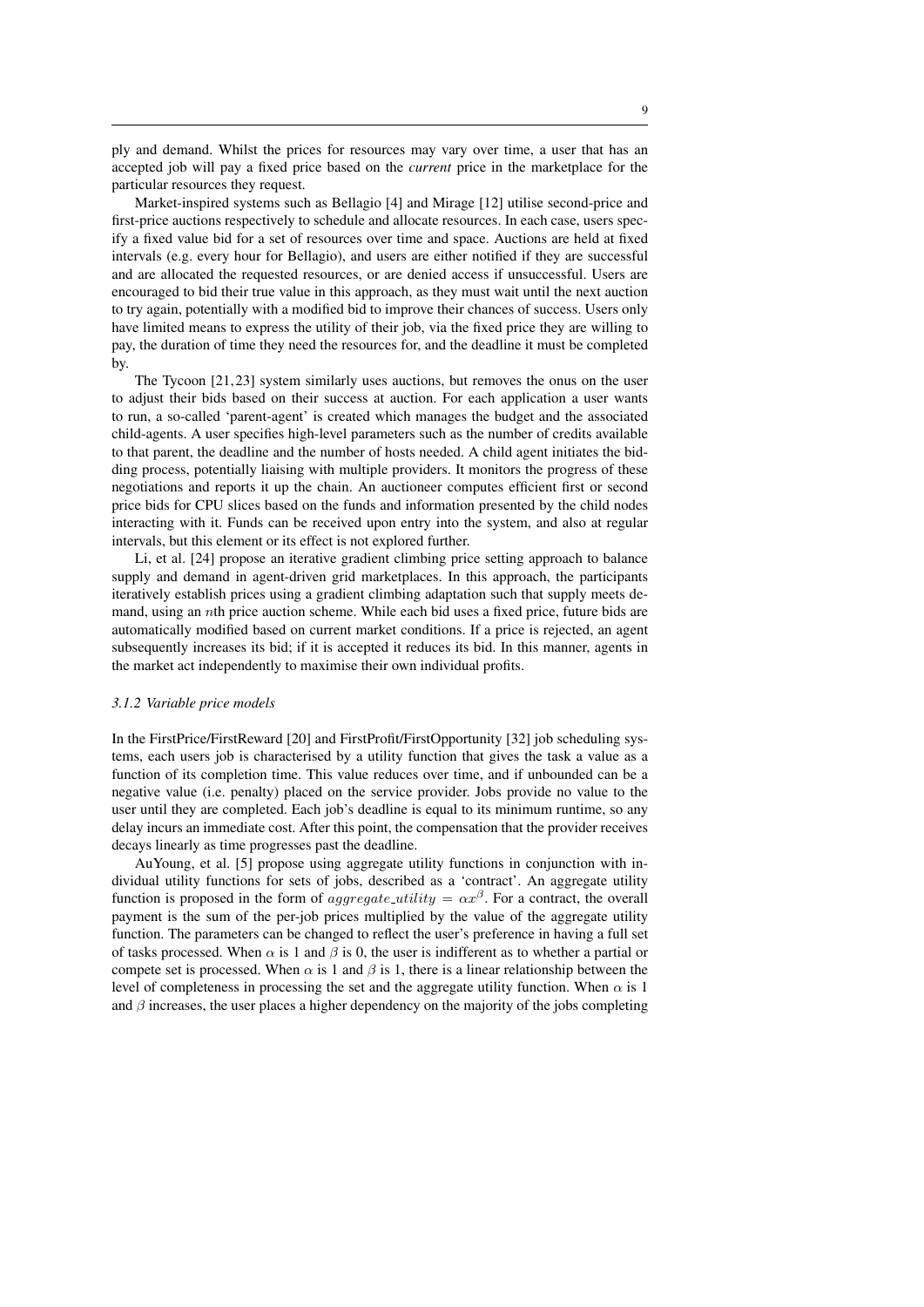|  |  | Table 2 Summary of Utility-driven Resource Management Systems |  |  |  |
|--|--|---------------------------------------------------------------|--|--|--|
|--|--|---------------------------------------------------------------|--|--|--|

| <b>System Name</b>    | Allocation                  | Scheduler                             | Adm. Control   |
|-----------------------|-----------------------------|---------------------------------------|----------------|
| Bellagio [4]          | Combinatorial Auction-based | <b>Proportional Share</b>             | N/A            |
| Mirage $[12]$         | Auction-based               | Proportional Share                    | N/A            |
| Tycoon $[21, 23]$     | Auction-based               | <b>Auction Share</b>                  | N <sub>0</sub> |
| Libra $[35]$          | N/A                         | <b>Proportional Share</b>             | Yes (basic)    |
| Libra $+$ \$[41]      | N/A                         | <b>Proportional Share</b>             | Yes            |
| Li [24]               | Double Auction              | <b>Proportional Share</b>             | N/A            |
| FirstPrice [13]       | N/A                         | <b>Highest Unit Value First</b>       | N <sub>0</sub> |
| FirstReward [20]      | N/A                         | Highest Unit Value First <sup>1</sup> | Yes            |
| FirstProfit [32]      | N/A                         | Highest Per-job Profit First          | Yes            |
| FirstOpportunity [32] | N/A                         | <b>Highest Total Profit First</b>     | <b>Yes</b>     |
| Aggregate Utility [5] | N/A                         | <b>Highest Contract Profit First</b>  | Yes            |

in a set, penalising the provider if this is not the case.  $\beta$  controls the client's sensitivity to the aggregate metric - a high  $\beta$  and  $\alpha$  value would result in high risk for the service provider, but high reward if they can satisfy as much of a contract (i.e. set) as possible - getting a "bonus".

## 3.2 Utility-driven Resource Management Systems (RMS)

Utility-driven resource management systems (RMS) actively consider the utility of participants when performing resource allocation, scheduling and admission control. Some wellknown utility-aware resource management systems are presented below, and summarised in Table 2.

## *3.2.1 Auction-based resource allocation*

*Bellagio:* A 'second-price' style auction is employed in Bellagio [4] to encourage users to reveal the true value they place on these resources. Combinatorial auctions are then held every hour to allocate resources. Given that clearing such combinatorial auctions is known to be NP-Complete, approximation algorithms are used to determine the winner. The Bellagio system assumes that an authentication entity exists that authenticates bids, resource capabilities (reservations) and account balances, such as SHARP [16]. The virtual currency economy is managed such that one user cannot dominate the available resources for lengthy periods of time. This currency system is explained in further detail in Section 3.3.

Experimental results show that Bellagio scales well to clearing auctions involving thousands of bids and resources. Bellagio generates more utility for its users than a standard proportional share resource allocation under a variety of load conditions. Bellagio is especially effective under higher system load, spreading out resource requests in order to maximise overall utility. The fairness of the Bellagio policy (protecting light users against starvation from heavy users) can be ensured by using an appropriate currency distribution policy.

*Mirage:* The resource allocation problem for sensornet testbeds (such as Mirage [12]) is well suited to combinatorial auctions, as resources are both substitutable (i.e. specific machine allocation is often not important) and complimentary (partial request allocation is not

<sup>&</sup>lt;sup>1</sup> Risk-aware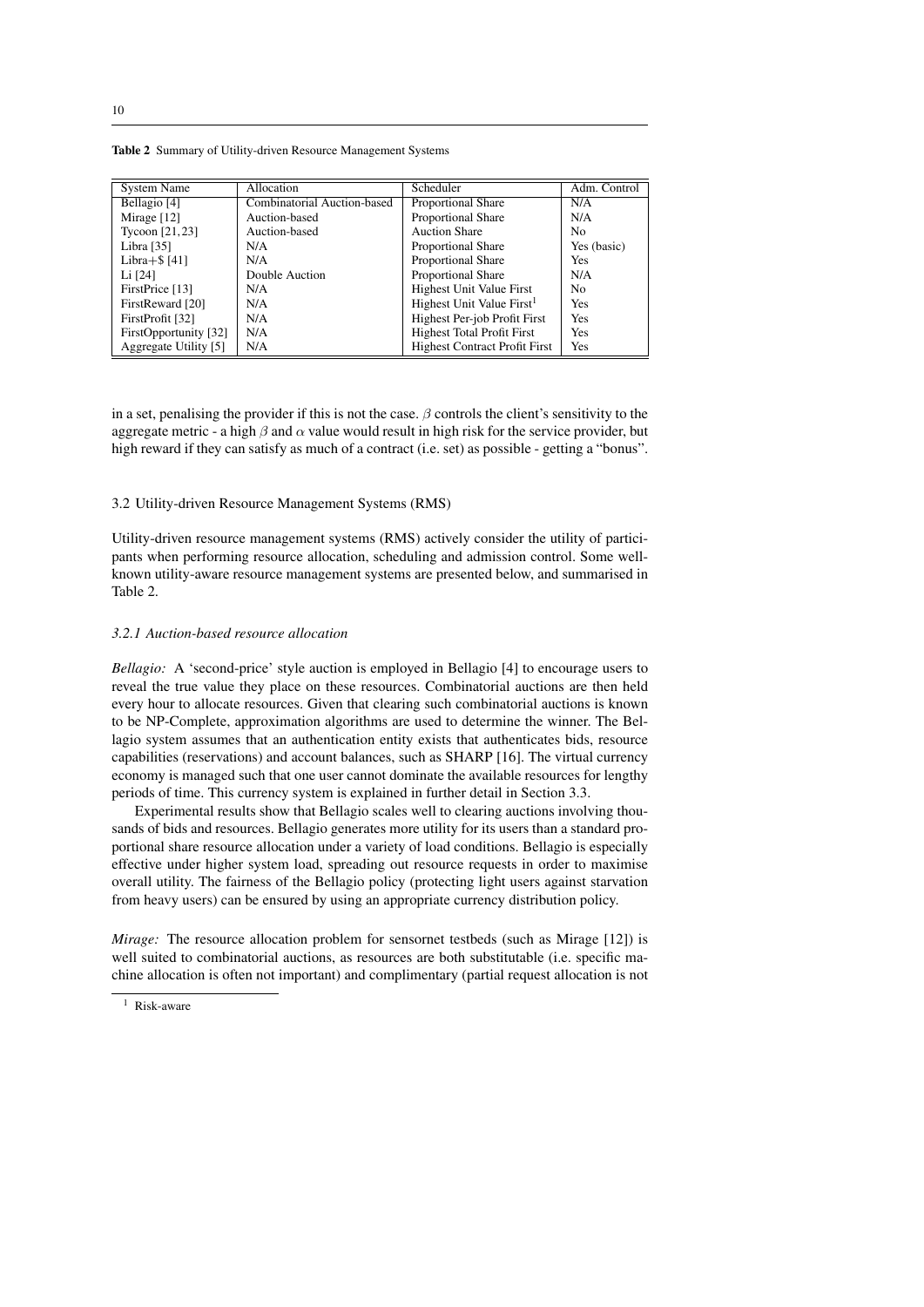useful, but full allocations are complementary to each other). Mirage can locate and reserve resources based on per-node attributes (e.g. a certain feature needed at each node) but not inter-node attributes (e.g. node is 10 metres from other node). The bid format language used by Mirage for users to express their preferences is based on XOR [28], allowing them to request resources over both space and time, with the valuation and deadline flexibility of their bid contributing to the probability of a successful bid.

While monitoring the system over a period of 4 months, the authors observed that the values users placed on resources varied over four orders of magnitude, validating the auction-based approach. Users also requested a range of resource allocations and durations, highlighting the flexibility of the bidding language in allowing users to share access to the system where appropriate, and therefore improving utilisation. However, as the authors observed a live system, it was not compared against any baseline scheduler, so the increase in overall utility was not quantified.

*Tycoon:* The Tycoon [21, 23] system utilises an Auction Share scheduling algorithm where users trade off their preferences for low latency, high utilisation and risk - depending on their specific requirements. Many schedulers in similar systems utilise proportional share weighted by the importance of that process. As the authors note this method can be abused, as it depends on users truthfully valuing their process, and as the sum of weights increases each processor's share approaches zero. The Tycoon approach encourages users to devise specialised strategies for each specific application they need to run, based on their needs. Tycoon utilises an agent-driven approach, which removes much of the complexity (and, we note, the control) in devising effective market-driven strategies for users' processes.

When a market strategy is adapted to proportional scheduling, it performed well under high utilisation - equivalent to a best case proportional scheduling scenario where users value their jobs truthfully. When no market principles are used and users value their tasks strategically, utility converges to zero as the load increases.

An auction strategy attempts to provide the best elements of many approaches - high utilisation (proportional share), low latency (borrowed virtual time share) and low risk (resource reservation). Users specify their preference based on application-specific needs. In contrast, a proportional share scheduler can only hope to achieve high utilisation or low latency / fairness, but not both, and users are not encouraged to value their tasks truthfully. The limited results demonstrate that an Auction share approach can be effective in ensuring predictable latency and also be fair by yielding the CPU when not needed.

*Combinatorial Exchange:* Schnizler, et al. [34] propose to formulate the resource trading and allocation problem as a multi-attribute combinatorial exchange model. Like many other grid economy researchers, the authors claim that traditional (e.g. FCFS) allocation and scheduling are not sufficient in market driven computational grids, as they fail to capture the utility (i.e. true valuation) that users place on the successful processing of their jobs. Flat rate pricing schemes for grid economies are also insufficient, as they do not capture the variability in demand and user utility that exists. The authors list certain desirable properties that any pricing and allocation scheme should have in an economy driven grid:

– Allocative efficiency: Pareto efficiency dictates that any allocation mechanism must ensure that one agent is made better off without making at least one agent worse off. If user utility is equivalent and transferable, then a mechanism should maximise the sum of individual utilities.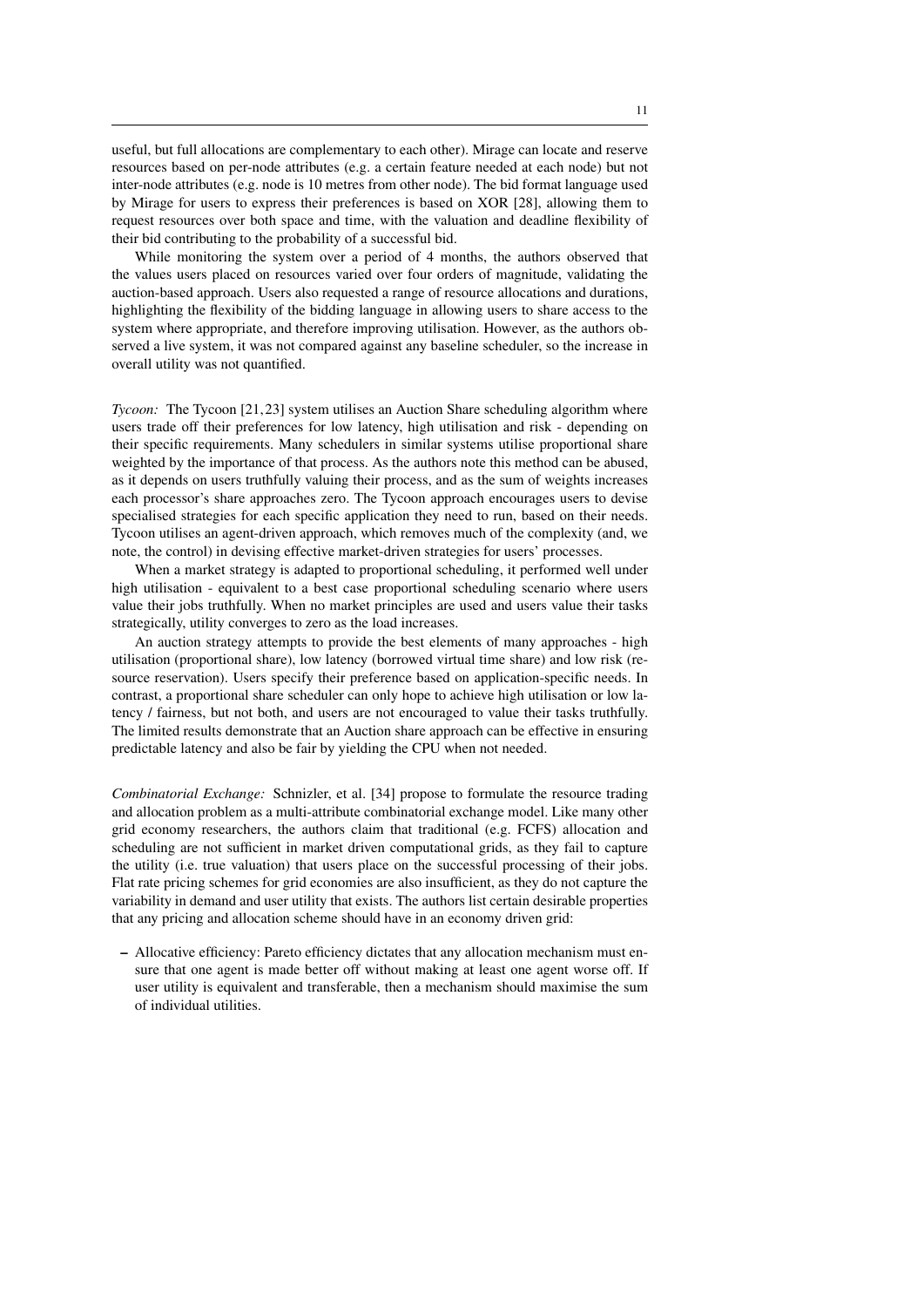- Incentive compatible: All participants must report their preferences (i.e. valuations) truthfully.
- Individual Rationality: Requires that users participating in a mechanism have a higher utility than before they joined - otherwise they have no incentive to participate.
- Budget balance: A mechanism is budget balanced if the amount of prices sum to zero over all participating agents. This can be achieved by a closed loop currency system where payments are redistributed among the agents, with no funds removed nor injected from outside. Weak balanced budget occurs when participants make payments to the mechanism, but not vice versa.
- Computational / Communication tractability: The cost of computing the outcome of allocating resources in an optimal or near optimal fashion must be considered, as well as the communication effort that is needed to converge on these goals.

The underlying environment must also consider the following domain specific requirements:

- Simultaneous trading: Support of multiple buyers and multiple sellers.
- Trading dependant resources: Buyers demand combinations ('bundles') of resources, and may bid on many such bundles at once though XOR bids.
- Support for multi-attribute resource: A single resource may have multiple resources that are of interest to a buyer (e.g. a HDD has capacity and access time)

Existing market-based approaches do not account for time or quality constraints in the bidding and auction process. As such, the authors introduce a bidding language to express the auction process for a computation grid, capturing the pertinent elements of a users bid - such as the makeup and quality requested for a specific resource bundle, and the valuation they place on it. The problem is formulated as a generalisation of the combinatorial allocation problem, which is known to be NP-complete. The objective function attempts to maximise the surplus  $V^*$ , which is the sum of the difference between the buyers' valuations and the sellers' reservation prices. A Vickrey-Clarke-Groves pricing mechanism is then assumed. The proposed approach is simulated, and its computational tractability is shown (by solving the auctions using the well-known CPLEX solver), clearly demonstrating that the optimisation problem does not scale. The simulation shows an exponential relationship between the number of orders and the CPU time needed to compute the results of the auction. A scenario with 140 bundles comprising 303 bids took nearly a minute to compute, highlighting the critical need for a faster approximate solution to clear auctions.

## *3.2.2 Scheduling*

*Libra:* Libra's proportional share approach allowed more jobs to be completed by their deadline (and consequently less jobs rejected) for a variety of cluster and workload combinations. However, such proportion share scheduling is not appropriate for all workloads - specifically, memory intensive jobs would suffer due to excessive context switching. Furthermore, Libra's approach critically depends on the quality of the runtime estimation to schedule jobs and resources effectively. However, accurate runtime estimates cannot be guaranteed for many batch or cluster workloads [25, 37]. Furthermore, the operation of Libra depends on several limiting assumptions; that only one centralised gateway is used to submit jobs to the cluster, that there must be no background jobs (the cluster nodes are dedicated), that CPU time is divisible and reservable, and that the estimated runtime  $E$  is accurate.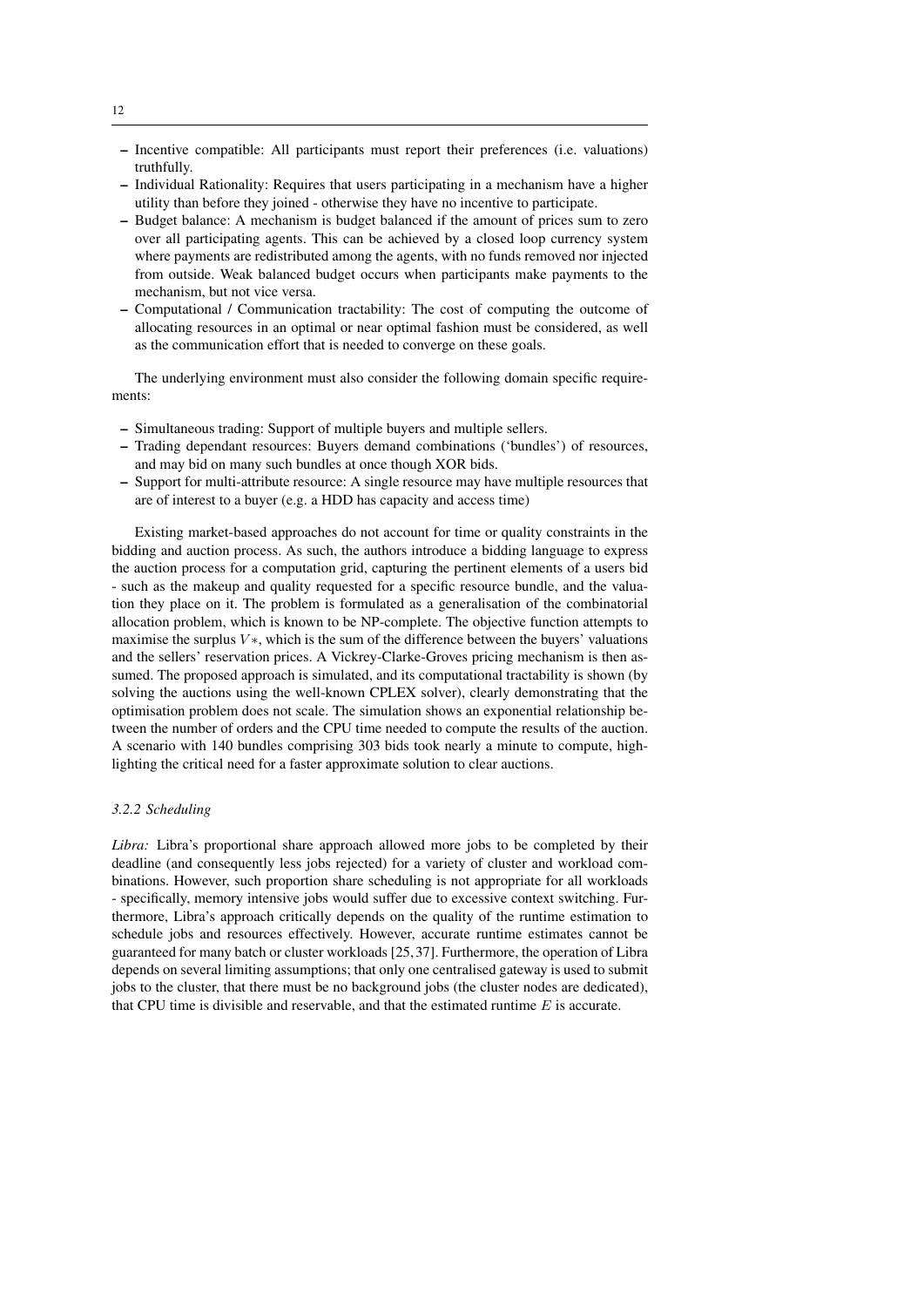*FirstPrice and FirstReward:* FirstPrice [20] sorts and greedily schedules jobs based on a schedule that will maximise per unit return. FirstReward [20] considers both the per unit return for accepting a task and the risk of losing gains in the future. It utilises a Present Value (PV) approach that considers the yield countered by a *discount rate* on future gains that could be made. A high *discount\_rate* causes the system to discount (avoid) future gains and focus on short term jobs to obtain quick profit which is a risk adverse strategy. Experiments have demonstrated that a high  $discount_rate$  is appropriate when there is a large skew between valuations of jobs in a schedule. The integration of opportunity costs for the value of the potential loss incurred by taking one job over another. Ideally, jobs should only be deferred (to chase extra profit) if they have a low decay rate, even if they have a high unit gain. The reward metric is a tuneable metric that considers potential gain with opportunity costs, that can be weighted to control the degree of which the system considers expected gain. When penalties are bounded, it is beneficial to take some risk in order to gain more profit - the heuristic biases against low value jobs, and the penalty is capped. When the penalty is uncapped, taking considerable risks on future gain starts to become a poor strategy.

*FirstOpportunity and FirstOpportunityRate:* Popovici and Wilkes propose two profit-based scheduling algorithms [32]. The first of these is FirstOpportunity, which examines the effect of running a job on others in the queue. FirstOpportunity builds a new schedule for pending workloads by selecting each job in turn (using only the most profitable shape for that job) and uses FirstProfit to generate a schedule for the remaining jobs. Finally, the job is chosen that generates the schedule with the highest total profit. The second algorithm is FirstOpportunityRate, which is similar to FirstOpportunity but considers the job that produces the highest aggregate profit in proportion to the total schedule length.

When accurate resource information is available, FirstReward and FirstPrice have a higher acceptance rate and utilisation under low load, as they do not consider resource cost, only profit. FirstOpportunity and FirstOpportunityRate have the most accurate profit estimation (at admission control stage) under all shown load conditions as they consider existing jobs as well as the newly arriving job. Under more severe decay rates, FirstOpportunityRate has consistently better performance and accuracy, as it prioritises smaller, higher profit jobs. Under variable resource availability and price, FirstOpportunity and FirstOpportunityRate are the best policies as they consider resource costs as well as price, whereas other policies schedule on client utility or job size alone.

When uncertain resource information is available, FirstProfit was extended to consider profit reward versus probability of achieving that profit, whilst the other policies are uncertainty-oblivious. FirstProfit admitted fewer jobs when uncertainty increased, reducing its risk exposure (i.e. accepting jobs then not meeting client targets). However, profit rate was increased when FirstProfit took slightly more risk (20%).

*Aggregate Utility:* The use of aggregate utility functions in conjunction with traditional, single job utility functions is explored by AuYoung et. al. [5]. These aggregate functions are used to reflect an end-user's preference for a "set" of jobs to be completed in or close to its entirety, and the resulting utility they place on such needs. These job sets or contracts are assumed to describe the individual jobs (number of jobs, size, arrival rates) and their utility accurately, and are well behaved. A job's value is equal to its utility function at the moment it completes, or its maximum penalty if cancelled.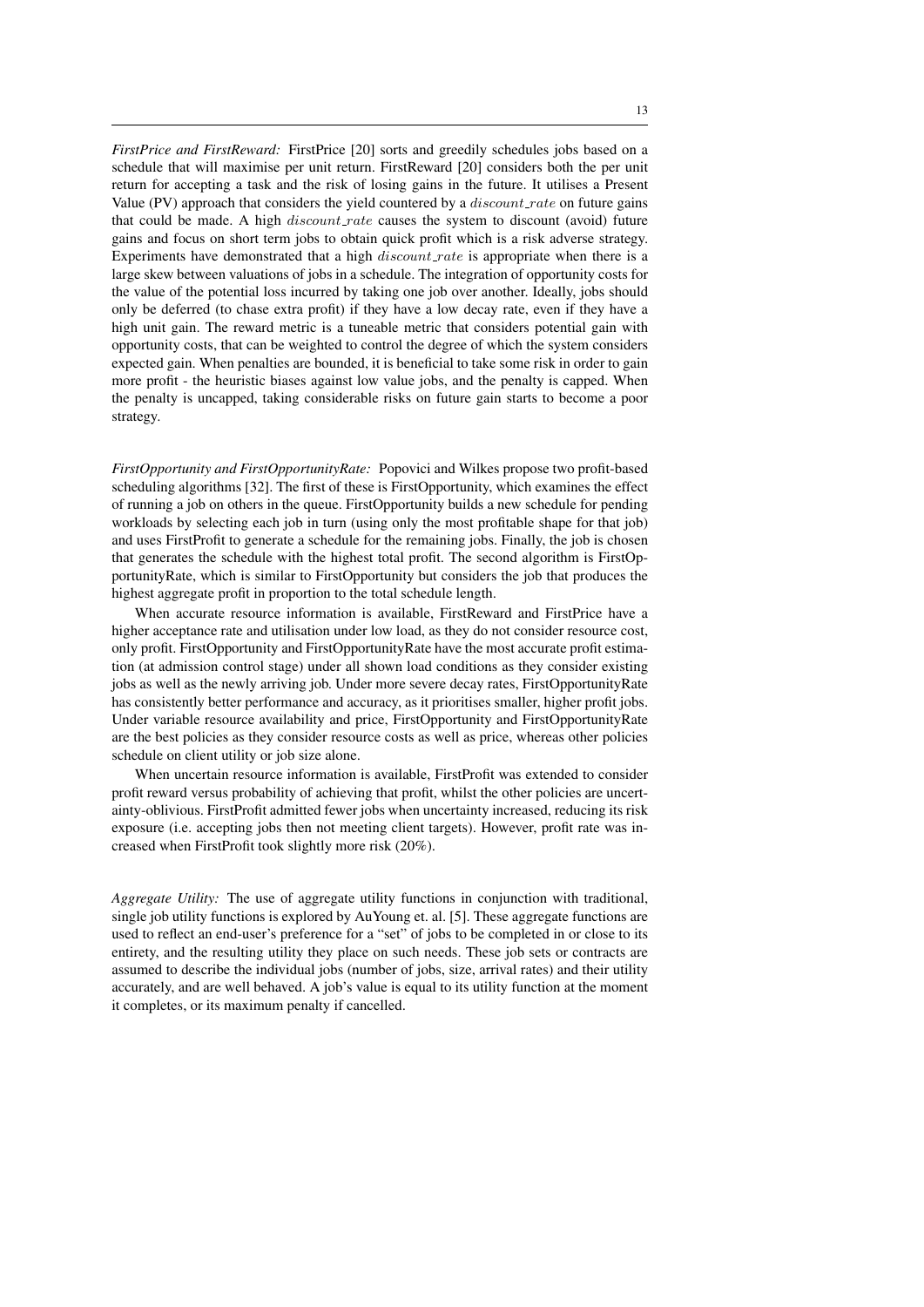## *3.2.3 Admission control*

*FirstPrice and FirstReward:* The use of admission control combined with FirstPrice and FirstReward [20] is valuable especially under conditions of high system load. A decision can be made regarding whether it is beneficial to accept a task before the system accepts it by looking at how it integrates into the existing task mix. A slack metric is utilised that considers the amount of additional delay it can impose on a job before it becomes unprofitable to accept it. High slack jobs are desirable as they can be potentially rescheduled if a more profitable job comes along.

*PositiveOpportunity:* PositiveOpportunity [32] is the admission control component of First-Opportunity and FirstOpportunityRate. PositiveOpportunity computes a job schedule based on matching scheduling policy, for all tasks including the new job (with all possible allocations for the new job enumerated), then all tasks not including new job. The admission control algorithm then chooses most rewarding scheduling. If job is in said schedule, it is admitted.

*Aggregate Utility:* Admission control can also be done for both contracts (sets of jobs) and individual jobs [5]. When new contracts arrive, feasibility and profitability tests are performed to ensure that it is worth a providers while. Admission control is also done at the per-job level with each job's individual utility function. However, the utility function includes a bias that reflects the intrinsic value of the job when processed as part of the set it belongs to.

*Libra:* The Libra RMS has some rudimentary admission control functionality [35]. The provider will check whether the budget is sufficient and if there is a cluster node that can feasibly meet the prescribed deadline. If no node can meet the deadline, the job is rejected. In this case, a user should try again later or try a more relaxed deadline. By doing this, Libra can guarantee an accepted job will be processed before its deadline, provided the runtime estimate E is accurate. LibraRisk [43] addresses one of the key weaknesses of Libra by enhancing admission control, considering delays caused by inaccurate runtime estimates. Each newly arriving job is examined to gauge the risk of that job causing a deadline to be exceeded and the resultant delay to the other jobs queuing in the cluster. Specifically, the risk of delay is computed for each node in the cluster, and a job is only accepted if it can be accommodated on a node such that there is zero risk of delay. Experimental results showed that in the face of inaccurate user runtime estimates, LibraRisk accepted and completed more jobs than Libra, while maintaining better slowdown across a variety of workload conditions. Libra+\$ [41] has enhanced admission control capabilities over Libra, considering three criteria when admitting jobs; that the resources required are available, that the deadline set is feasible and that the budget to finish the job within the deadline is sufficient to cover the costs of the resources. However, unlike LibraRisk, Libra+\$ does not consider the risk of inaccurate runtime estimations. LibraSLA [42] takes this further by considering the effect of accepting a new job on the Service Level Agreements (SLAs) of existing jobs, weighing up the additional value that a new job earns versus the penalty of breaching an existing jobs SLA and being liable to pay a penalty.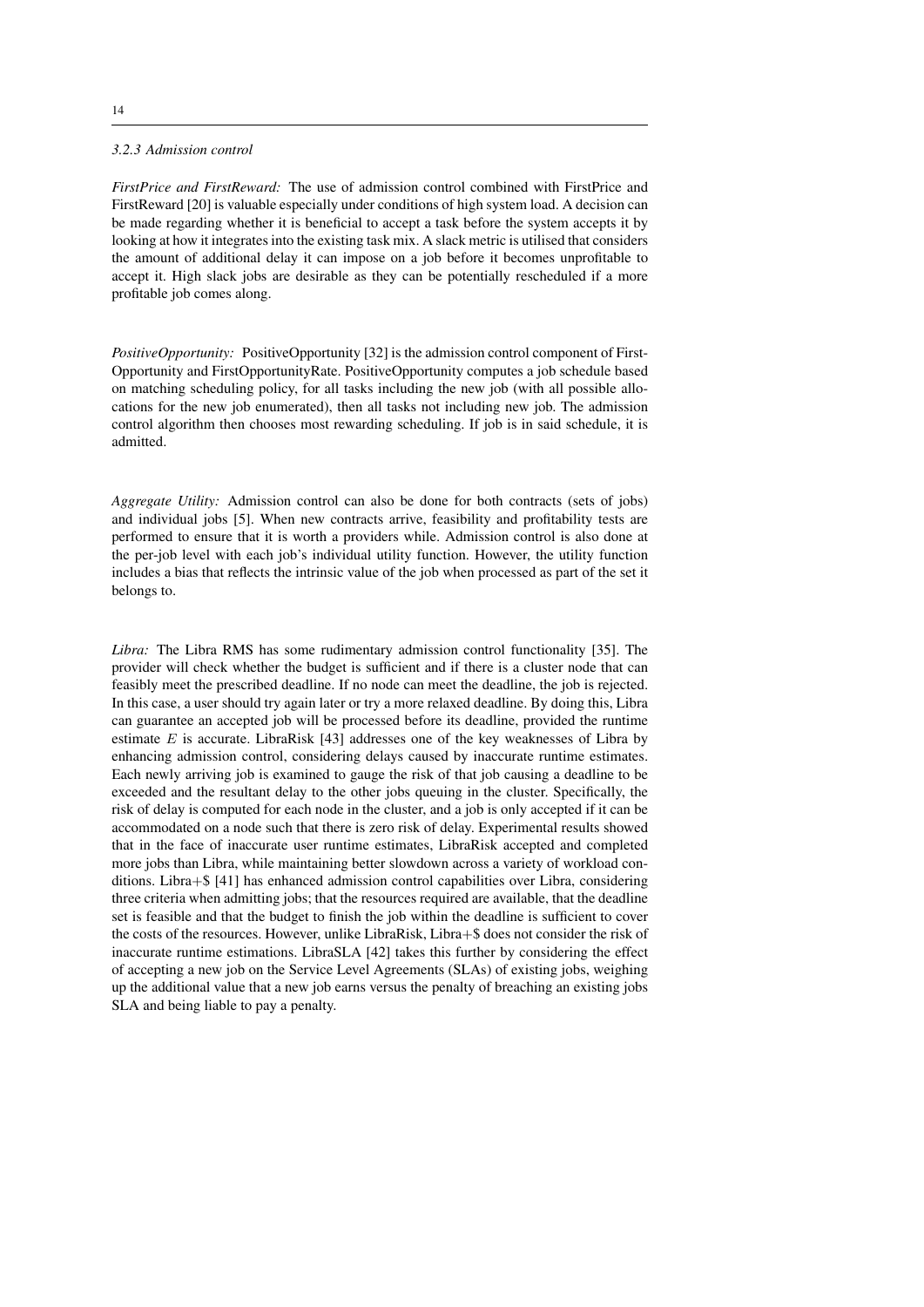#### 3.3 Managing the grid economy

Managing the grid economy effectively is crucial to the success of any market-driven grid computing system. Indeed, without some form of constraint and scarcity in the economy, there is little incentive for users to value and bid on their jobs truthfully. With unbounded currency, users would simply bid the largest amount possible with unrealistic deadlines regardless of the relative importance of their jobs, with no thought of rationing out their currency for later use. If all users bid in this fashion, the market-based approach becomes redundant and offers no benefit over traditional 'fair' scheduling.

There are two major considerations for managing the grid economy. The first is the nature of the currency accepted in the economy. Currencies can be *virtual*, where the currency system is valid only within a particular grid economy, or they can be *real*, where the money supply is obtained from or linked to currency markets accepted in the world economy. The advantages and disadvantages of both approaches are discussed in Section 3.3.1. The second consideration is how the currency in question is managed - that is, how it is injected, taxed, controlled and dispersed. This is described in Section 3.3.2.

#### *3.3.1 Virtual vs. Real Currency*

A well-defined currency system is essential to ensure that resources are efficiently shared and allocated in a grid computing marketplace. The use of virtual or real currencies has respective advantages and disadvantages. Shneidman, et al. [36] found that most deployed computational markets use virtual currency, due to its low risk and low stakes in case of mismanagement or abuse. However, they note that virtual currency has its drawbacks, due to requiring careful initial and ongoing management of the virtual currency economy, which is often ignored due to the low stakes involved. There is also a critical lack of liquidity and flexibility in virtual currencies, with users unable to 'cash-out' or transfer their credits to other systems easily, if at all.

These approaches tend to be most appropriate for single marketplaces, such as researchers from one organisation sharing a HPC cluster. In this instance, it is simply a means to regulate access, especially under high contention, and encourage socially responsible behaviour from users. Whilst they represent fairly simplistic marketplaces, currencies still need to be managed appropriately for any benefit to be realised over traditional scheduling and resource allocation techniques.

The use of real currency is appealing for a number of reasons. In some computational marketplaces, users must contribute their own resources (e.g. CPU, disk, etc.) in order to be granted credits to access the wider shared resources. This can be prohibitive for some, who may want shorter term access and do not wish to be permanent participants in a grid. Allowing these users to buy access using real currency can lower the bar of entry, and increase overall utilisation and revenue for the system. Real currency formats (e.g. USD, Euro, etc.) are universally recognised, easily transferable and exchanged, and are managed outside the scope of a grid marketplace, by linked free markets and respective government policy. However, many of the same problems that exist in real-world economies apply to computational marketplaces. It is entirely possible for one user to be denied access to a system (effectively priced out of the market) by another user with more money. The distribution of wealth held by users will have a critical effect on the a computational grid's accessibility, affordability and utilisation. As such, careful consideration must be given when choosing between virtual and real currency systems. For a shared system, where the aim is equality of access, a real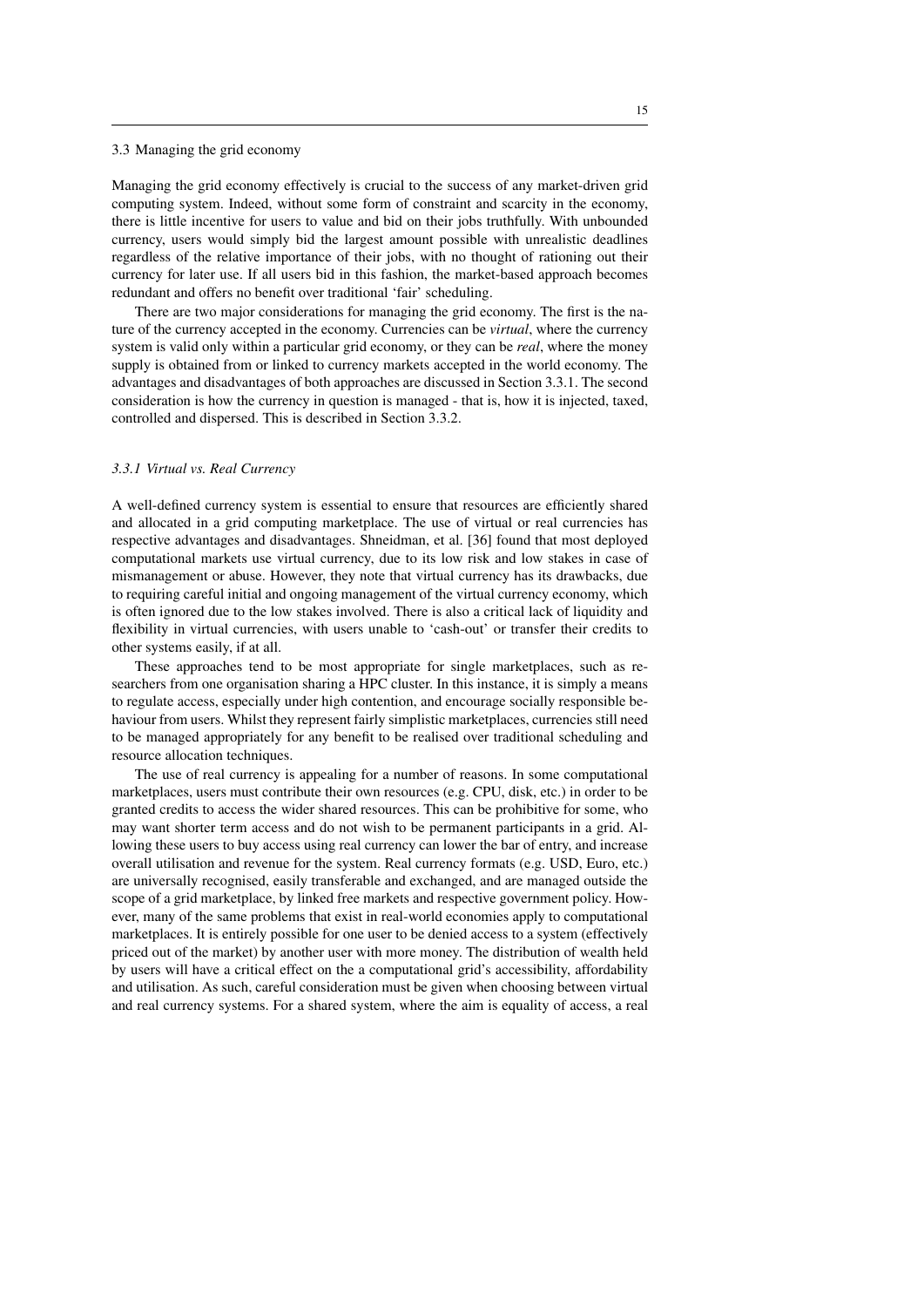currency system may be inappropriate. For a profit-driven commercial grid marketplace, an economy based on real currency would likely be the most appealing option.

#### *3.3.2 Currency management and dispersal*

A 'GridBank' [7] has been proposed by Barmouta and Buyya for providing accounting services for computing resources, thereby enabling them to be shared and bartered between multiple administrative domains. After a client's Grid Resource Broker (GRB) negotiates with a Grid Service Provider (GSP) to set the price and amount of resources needed, they issue a GridCheque through the GridBank (subject to sufficient funds) to the charging module of the GSP. The client then submits their job to the GSP for execution. Upon completion, the charging module on the GSP contacts the GridBank server to redeem the cheque based on the original price negotiated. It is noted that the GridBank service is mostly focused toward a co-operative model, where participants are both producers and consumers, and are allocated a certain number of credits upon joining the system. The aim in this scenario is price equilibrium but no specific measures, such as currency management to encourage certain behaviours, are implemented to ensure that this occurs.

The Bellagio [4] system offers some rudimentary controls on the distribution of wealth in the virtual economy - such as when to inject currency into the system and how much. This subsequently controls the share of resources received by participating users. The total amount of currency that can be accumulated by a given user is bounded to reduce chance of abuse. This avoids situations such as a user hoarding currency for lengthy periods of time, then dominating the available resources causing starvation.

The Mirage [12] system offers more sophisticated currency management features. Some of its novel features (over Bellagio) include proportional share profit sharing, where proceeds from cleared auctions are distributed proportionally to idle users to accumulate ad-hoc credit, and a savings tax to address unbalanced usage patterns and avoid excessive accumulation of credit. Indeed, over time a user's credit regresses back to a baseline amount. The central bank and economy is more sophisticated than Bellagio as users have standard currency as well as currency 'shares', which affect the proportion of currency distributed back to idle users after an auction clears. Mirage also features a proportional savings tax imposed on the currency held by users, known as the 'use it or lose it' policy.

Irwin, Chase et al. propose a self-recharging virtual currency system for shared computing infrastructure such as test-beds like PlanetLab [8] and Intel SensorWeb [18]. They aim to address the so-called 'tragedy of the commons' where individual interests compete against the common good of all participants. They are primarily motivated by its use in a Cereus-based system for service-oriented computing. The authors propose recycling currency through the economy, while artificially capping the rate of spending by users, seeking to avoid currency hoarding and starvation that can occur in other market-based systems. The economy critically depends on an accountable, third party verifiable 'claim' system such as SHARP [16] to manage currency and resources.

In this system, credits recharge after a fixed recharge time from the time they are spent (or committed to a bid). This is in an effort to avoid hoarding and starvation, but as the authors note if the recharge time is too short, this system resembles a simple random lottery. If the recharge time is too long, it resembles a typical money economy with all the endemic problems typically associated. Credit for a user is capped at a fixed budget of c - users cannot hold nor bid more than c credits at any given time.

The fundamental issue in this proposal is when to recharge credits spent on winning bids, as this will significantly affect user behaviour. Existing work recharges credits when the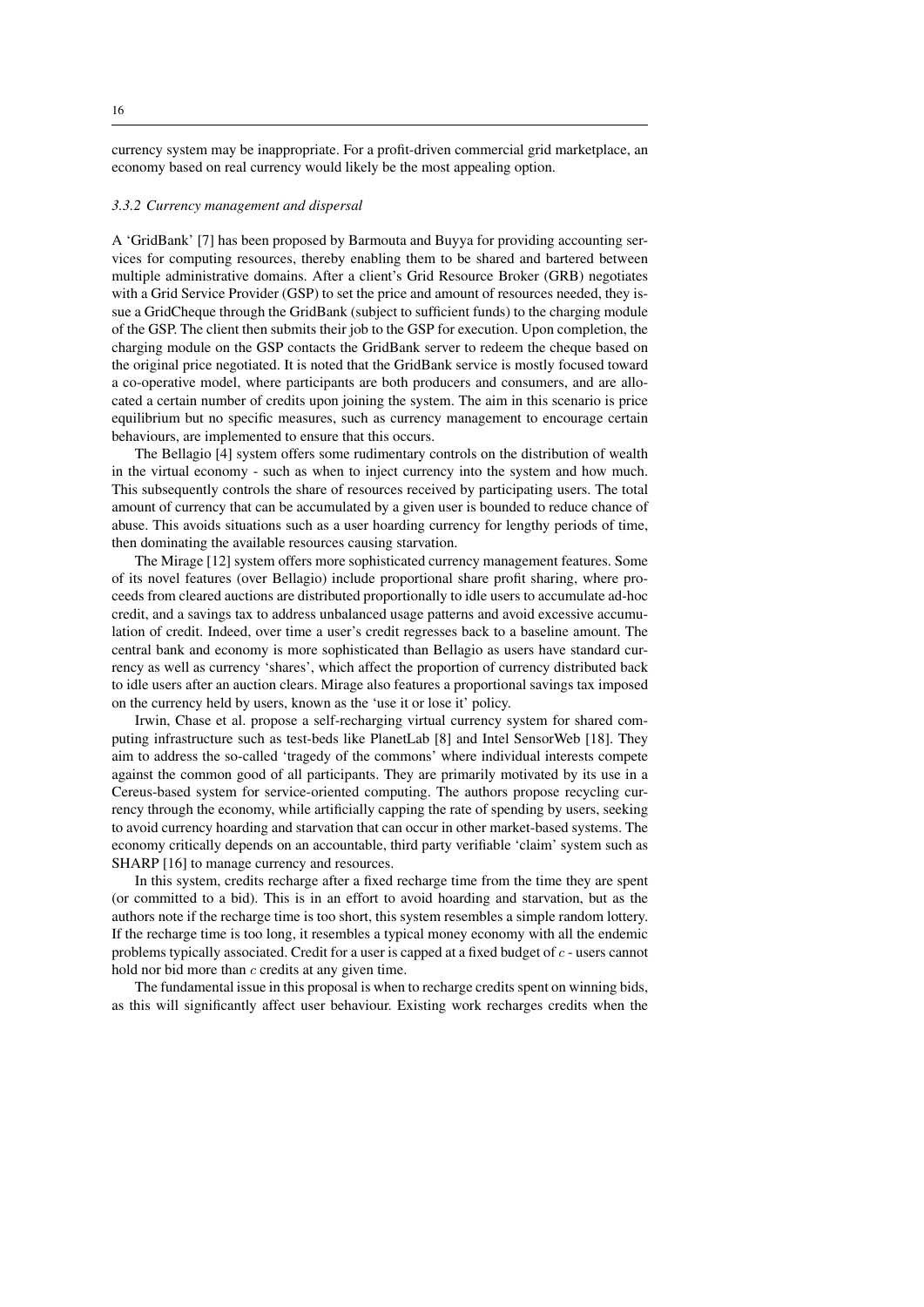purchased contract has expired, encouraging users to bid for short-term gratification rather than biding their time and bidding into the future. A Cereus system enforces a fixed interval recharge that occurs after a fixed time  $r$  after the user commits credit to a bid, encouraging early bidding for auctions in the future. Once committed, these credits are unavailable to users - they cannot bid on concurrent auctions with money they dont have.

However, without results it is unclear if this approach actually maximises end-user utility. Consider a group of users, each with  $c$  credits bidding on a single auction. All users bid c credits, and bid early. In a Cereus system, the broker accepts all bids, and returns a proportional amount of resources to each end-user, effectively negating the useful features of market-based scheduling. We propose that a bounded, randomly distributed recharge time could potentially diffuse this group behaviour. It is also unclear how the recharging currency system interacts with multiple concurrent auctions, or with the length of contracts awarded to end-users.

## *3.3.3 Trust models and accounting*

SHARP is a framework for secure resource management (resource discovery and allocation) for wide-area, decentralised networked computing platforms [16]. SHARP provides participants with 'claims' on shared computing resources, which are probabilistic (i.e. not guaranteed) promises over resources for a specified time period. These claims can be utilised, subdivided or on-sold at the whim of the claim holder. These claims form the basis of a decentralised resource peering, trading, and bartering system, with each claim being authorised by a chain of self-signed delegations anchored in the site authority of the resource provider of that claim.

SHARP is particularly suited to shared networks that can partition their resources into easily divisible units (slices), such as virtual machines. A local scheduler at each resource has the ultimate responsibility for enforcing any successful resource allocation claim. The resource claims themselves are split into two phases. In the first phase, a service manager (acting on behalf of a user who needs resources) obtains a 'ticket', representing a *soft* claim, that represents a probabilistic claim on a specific resource for a period of time. In the second phase, the ticket must be converted into a concrete reservation by contacting the site authority for the resources and requesting a 'lease'. A 'lease' is a *hard* claim which is guaranteed valid, except in the instance of a resource failure. The separation of the claims process into two phases allows the site authority to consider current conditions (e.g. load) when determining when and how to redeem the claim, or even to reject the claim outright.

Claims in SHARP may be oversubscribed in that the agent acting on behalf of a resource has issued more more tickets than it can support. This can improve resource utilisation by statistical multiplexing, but it also means that the claims themselves are probabilistic, and do not guarantee access. The probability of a claim being successfully converted into a lease naturally depends on the level of over-subscription. In the event of a claim being rejected, the victim can seek recourse by presenting the rejected claim to the issuing agent, so that the responsible agent can compensate them. In the instance that a resource is undersubscribed, the resource claims are effectively hard reservations.

Of course, SHARP does not function as an entire resource management system. Particularly, the onus is on resource providers to manage and enforce allocations created and held by participants that were generated by SHARP in the form of tickets and leases. As SHARP is intended for use with systems without global trust, where resources claims can be arbitrarily divided and given or on-sold to anonymous third parties, security and abuse is a large problem. The extent of this problem is largely dependent on the platform SHARP is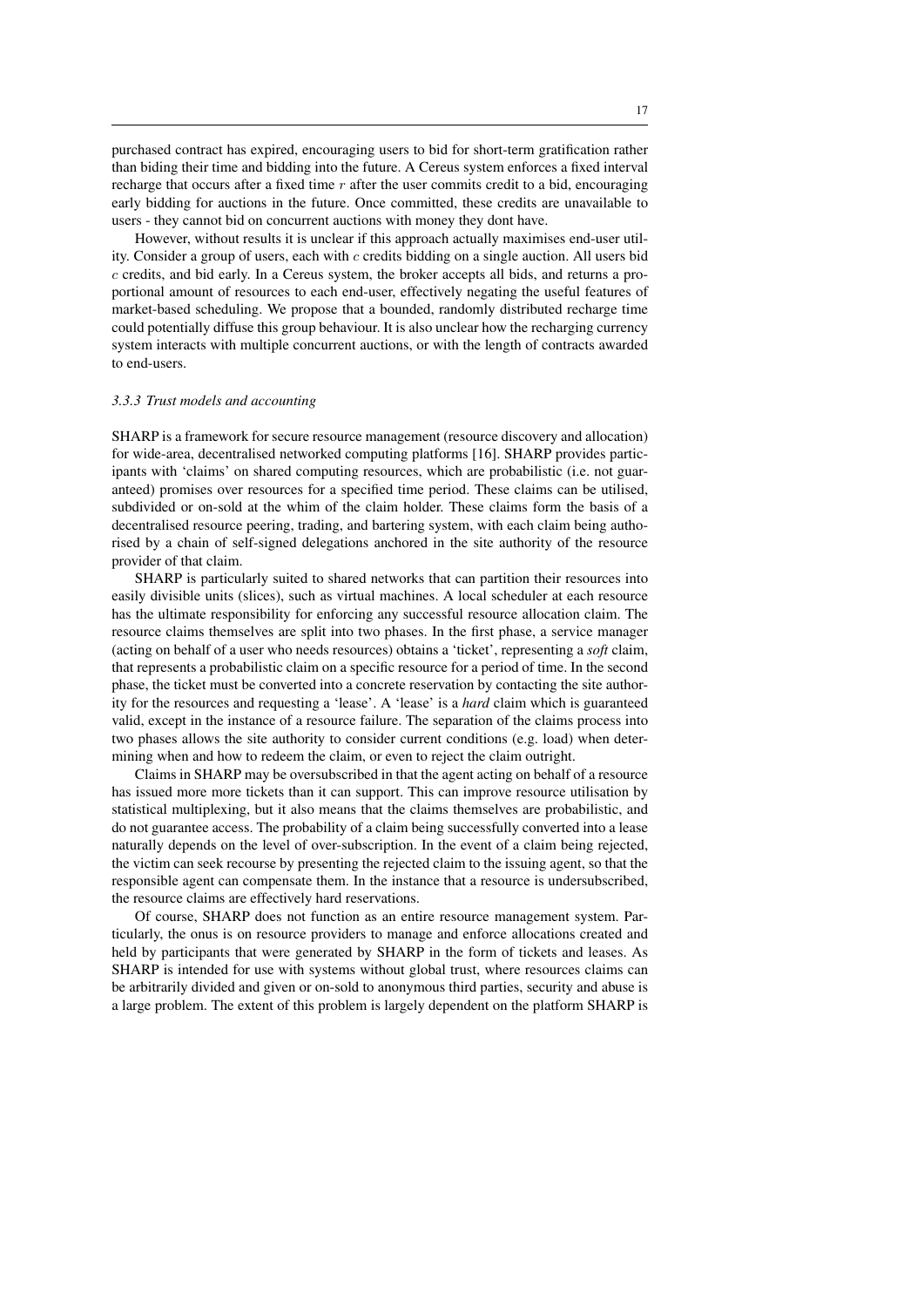deployed on, and its ability to isolate users from one another, and to track and prevent abuse. SHARP mitigates some of this risk by only allowing access (but not control) to slices of resources for fixed periods of time. If an abusive user is detected their access can be revoked. The specifics of this revocation are again left to the local resource managers themselves.

Motivated by the SHARP leasing framework, Irwin et al. extend this further with SHI-RAKO, a generic and extensible system for on-demand leasing of shared network resources [19]. SHIRAKO brings dynamic logic to the leasing process, allowing users to lease groups of resources from multiple providers over multiple physical sites, through the services of resource brokers. SHIRAKO enhances the functionality of SHARP by adapting to dynamic resource availability and changing load conditions through autonomous behaviour of the 'actors' in the system. In particular, SHIRAKO allows 'flexible' resource allocation through leases which can be re-negotiated and extended via mutual agreement, which was not possible using SHARP alone. This removes the need to obtain a new lease for any residual demand that exists once an existing lease expires, reducing resource fragmentation and continuity. Additional logic is provided for making resource leases more flexible for users. A request can be defined as 'elastic' to specify a user will accept fewer resources if its full allocation is not available. Requests can be 'deferrable' if a user will accept a later start time than what is specified in the lease if that time is unavailable. Request groups are also defined, allowing co-scheduling. A set of tickets can be assigned to a request group, ensuring (where possible) that each request is satisfied within a common time window.

## 4 Catallaxy market architectures

In the last 3 years there has been an increased research focus on Austrian economist F.A. von Hayek's notion of a 'Catallaxy' and applying it to market-driven grid computing. The idea of 'Catallactics' considers markets where prices evolve from the actions of economically self-interested participants. Each participant tries to maximise their own gain whilst having limited information available to them.

Eymann et al. have investigated the issues and requirements of implementing an electronic grid market based on the concept of 'Catallaxy', a 'free market' economic selforganisation approach [14]. However, they found that solving this problem is a complex multi-attribute allocation problem, found to be NP-complete in previous work by other researchers in the field. The authors note that in interrelated markets, the allocation of resources and services in one market invariably influences the outcomes in the other market. These interactions should occur without relying on a traditional centralised broker. Participants should be self-organising and follow their own interest, maximising their own utility. A catallaxy approach works on the principle that there are autonomous decentralised agents, which have constant negotiation and price signalling occurring between them. Indeed, changing conditions (availability, competition) on the resource market will be reflected by cascading price changes that reflect the respective scarcity and demand for a resource. Participants must read these signals and react accordingly.

The principles of the catallaxy as applied to computation grids are stated by Eymann et al. as follows:

- 1. Participants work for their own self-interest; each element is a utilisation maximising entity.
- 2. Entities do not have global knowledge; they can only act on information as it is made available to them. They must adapt to constantly changing signals from downstream and upstream entities.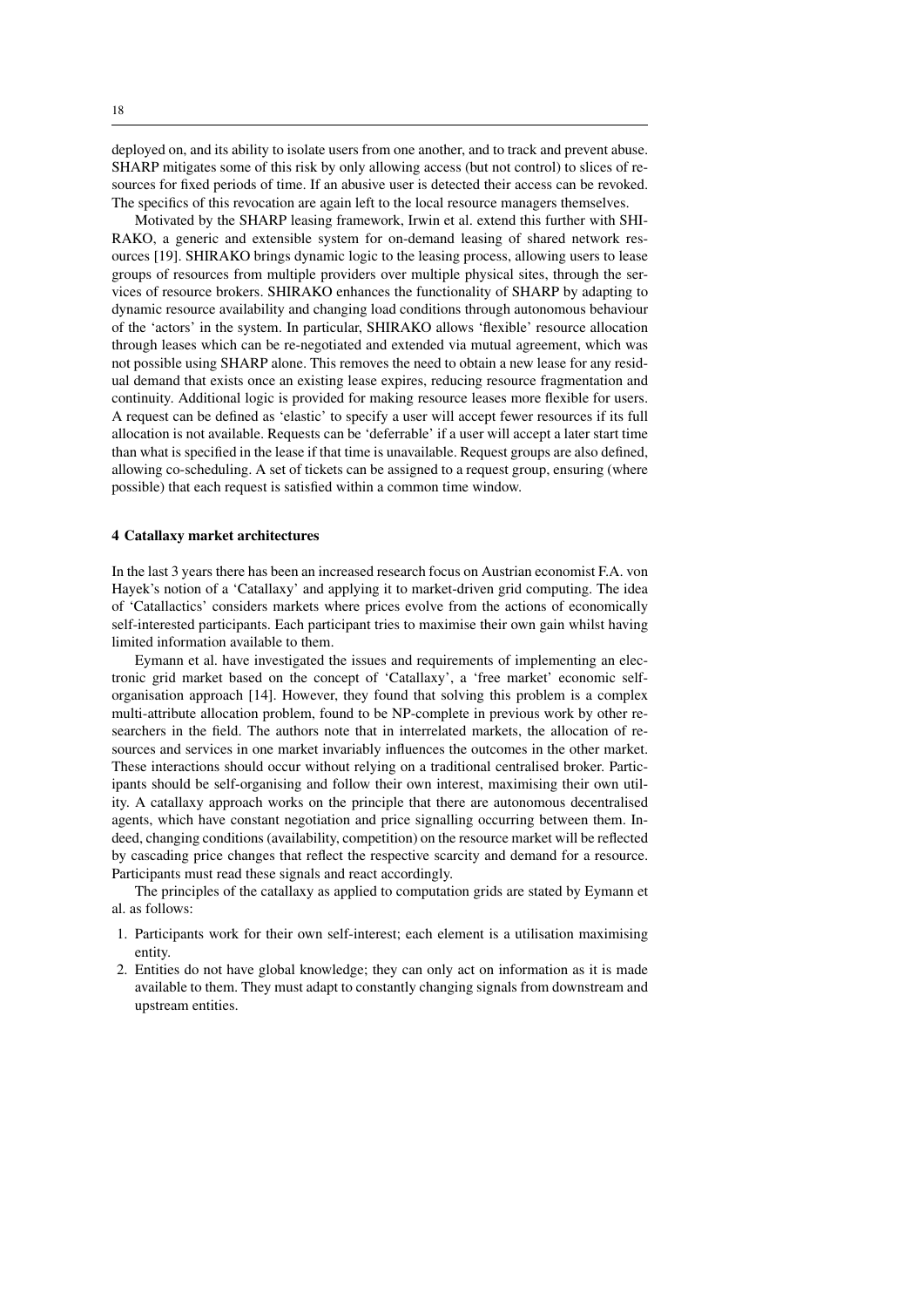3. The market is simply a communications bus; price changes (e.g. increases and decreases) will dictate whether an entity looks for alternative sources to procure a specific resource, making the market dynamic.

A prototype model for the 'Catallaxy' was presented by the authors, consisting of an application layer and a service layer. In the application layer, complex services are mapped to basic services. The service layer maps service requests to actual resources provided by local resource managers. The potential scenarios for existing grid marketplaces at the service layer typically fall into three categories; Contracting resources in advance, contracting resources after finalising the service contract with client and contracting resources during negotiation.

When contracting resources in advance, future demand must be forecast. It is a centralised and static solution, and can lead to poor utilisation. Contracting resources after finalising the service contract with a client can be risky, as insufficient resources could be available. Contracting resources during negotiation is highly desirable, as a user can choose between multiple providers based on cost, and can also adapt to changing prices, reducing risk and ensuring the market is balanced. The authors use the latter approach to form the basis of a Catallaxy inspired grid market.

The design of the service discovery mechanism is also critical. Eymann et al. claim that centralised registries are not appropriate due to the decentralised nature of buyers and sellers. Distributed Hash Tables may be suitable but lack scalability in dynamic networks due to the state constantly changing, leading to high communication and computational overhead.

Eymann et al. additionally note that the choice of auction strategy used is also important in a 'Catallaxy' driven grid marketplace. These can include fixed prices, Dutch auctions, English auctions and Double auctions. However, we note that any auction approach chosen must be appropriate for the scale and dynamism of linked 'Catallaxy' inspired grid marketplace, completing rapidly with minimal computation and communication overhead.

Ardaiz, et al. [3] explore a decentralised, economic and utility-driven resource allocation approach for resource allocation in a grid marketplace. In such environments, each participant (client, service providers and resource providers) independently tries to maximise their own utility by following a self-interested strategy. A decentralised approach is evaluated for grids of various densities and reliabilities, and is compared against a centralised, statically optimal approach. In effect there are two markets operating - one for resources, where service providers procure resources from resource providers, and one for services, where clients procure services from service providers. As such, the client is not aware of the particulars of the resource provider, and vice versa. However, the service provider participates and tries to maximise utility in both markets.

An experimental framework is presented in order to simulate varying grid markets under realistic settings with a topology following that of the Internet. There are highly connected, high bandwidth and compute power centres (e.g. HPC facilities) and also smaller resources available toward the regional centres and edges of the system. The various strategies and tendencies for negotiation in the two markets are reflected probabilistically from a previous study of the catallaxy. The range valuations and pricing limits that participants place on their negations are very narrow, which is inconsistent with previous observations in deployed grid marketplaces, where 4 orders of magnitude difference has been observed in valuation, with little correlation to the service requirements needed [27]. Each request unit also requires an equal amount of computation and bandwidth power, and does not reflect the mix of data and compute intensive jobs that are found in grid computing workloads.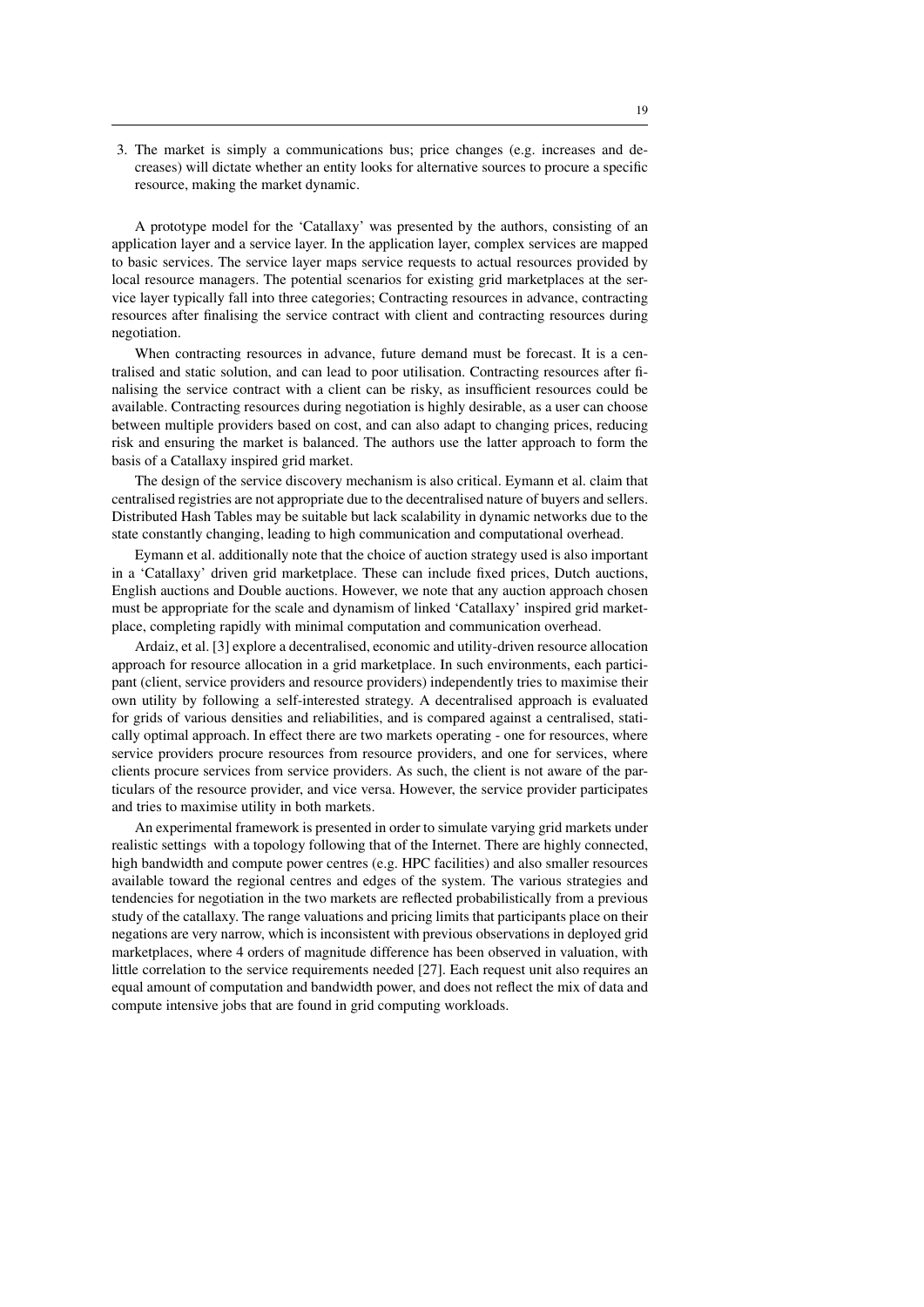Under high load, high density grids, Ardaiz, et al. found that the total utility and resource efficiency decreased for the baseline and distributed approaches, due to difficulties in making successful allocations caused by high contention for resources. Response time is worse for the distributed approach due to the flooding discovery mechanism used to find resources. As grid density increases, it takes longer for the distributed catallactic approach to find and allocate resources, as the discovery time increases due to resources being situated on the edges of the network. A small increase is seen in the baseline approach due to the need to monitor a larger number of resources. As the network becomes more dynamic and prone to failure, the catallactic approach shows better response time, as it is more resistant to poor allocation choices and can re-negotiate with other resources in place of failed resources.

## 5 Discussion

Based on our study of existing utility-driven and market based distributed computing architectures, we consider the necessary salient features of a next generation, general purpose and ad-hoc utility computing marketplace. We are motivated by the emerging 'Catallaxy' paradigm, where multiple linked computing marketplaces, each consisting of self-interested, utility-maximising entities, interact and evolve depending on market conditions. Participants in these decentralised systems are constantly adapting to current conditions depending on the market signals. In this section we discuss how to potentially address many of the limitations of existing utility computing systems, in a manner that complements the 'Catallaxy' view of the next generation of computing marketplaces.

Many existing systems (such as Bellagio [4], Mirage [12], etc.) have restrictive price setting and negotiation policies. Auctions are held at fixed intervals, and only one type of auction is allowed (e.g. First Price, Second Price). Like GRACE [10, 11], we believe that the choice of negotiation and pricing protocols should be left up to each participant in the system. This is crucial as the choice of pricing (fixed, variable) and negotiation protocol (auction, one-to-one, agent driven, etc.), with the permutations and combinations thereof, can have an enormous effect on the utility gained by the participants depending on the current market conditions. Issues such as resource scarcity (or glut), economic conditions, time constraints, and the number of participants (i.e. competition) will result in very different results for each combination of pricing and negotiation.

Management of the computational economy becomes considerably more complicated when many disparate resource providers are linked together in the same "marketplace". Most of the systems studied in this paper are closed economies where money is distributed and recycled through the system. The currency is typically virtual, not real, and as such has the associated strengths and weaknesses described in Section 3.3.1. Most notably, virtual currencies lack liquidity and flexibility, but offer low stakes and low risk for service providers in the event of abuse. To utilise these systems, users must *earn* credit through either in-kind contribution of resources, or via periods of inactivity and judicious use of the available services. Unfortunately, this can raise the barrier of entry, making it unsuitable for a user who needs to access the service immediately, despite the fact they could be willing to financially compensate a service provider if the option was available.

Most commercial service providers offer their resources in exchange for real currency (e.g USD, Euro, etc). In these system the currency market is open, well defined and liquid, and addresses some of the access issues that plague virtual currency systems. Subject to availability, users can simply 'buy in' to get access to a providers' resources. Conversely, systems utilising real currency can face many of the same issues that occur in real market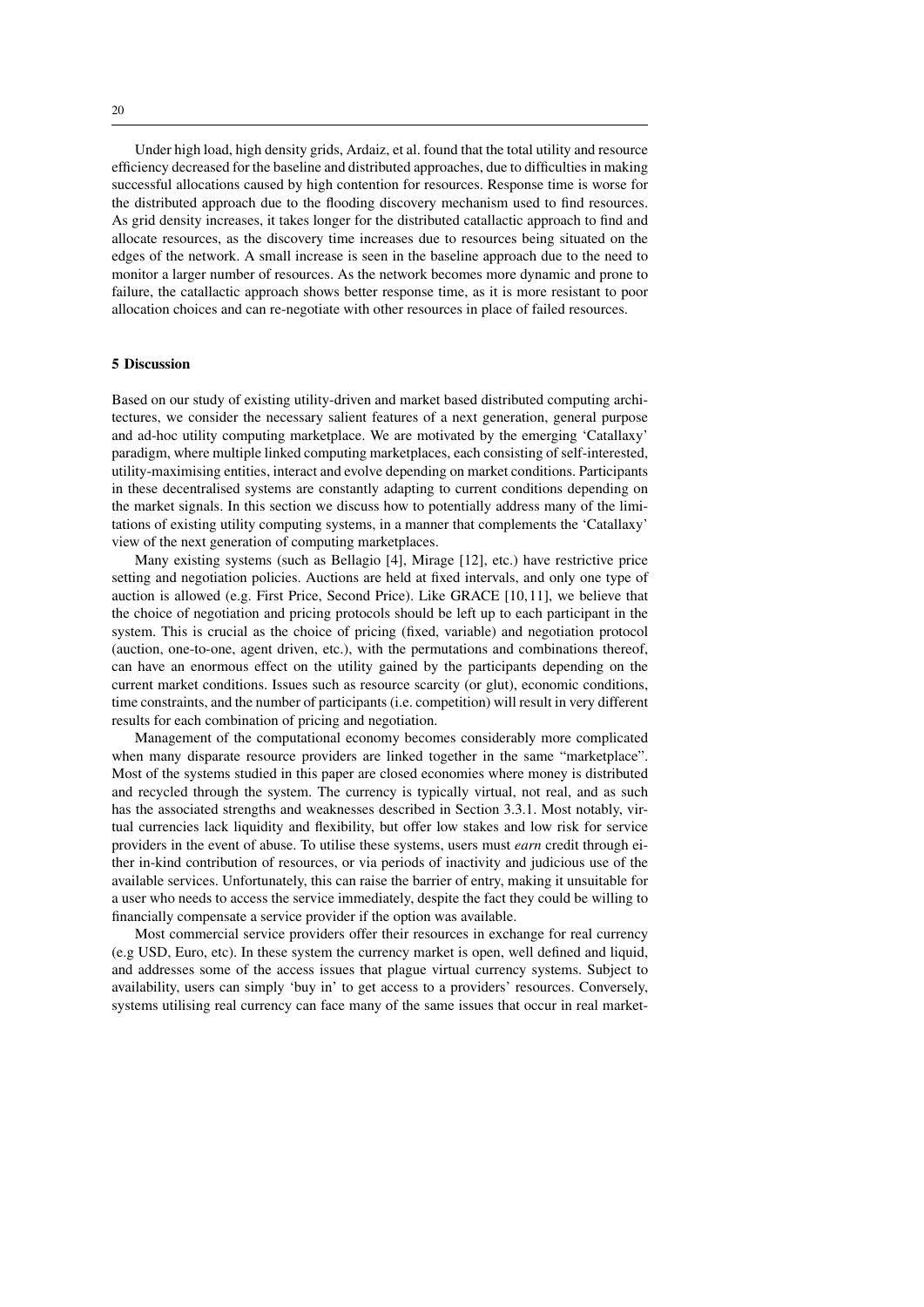places, where access to systems can be determined by who has the most money, and the distribution of wealth held by users can be heavily skewed.

A next generation broker is needed to manage interaction and interoperability between these two very different service paradigms. It is not appropriate to simply dictate that one style of currency is used. For many distributed systems, grids and testbeds, the intent of the system is to provide equitable access for as many people as possible. These systems may have been created with government or grant funds for greater social benefit, and as such any attempt to profit from these systems would be inappropriate, beyond basic cost recovery. In this instance, the constrained virtual currency is simply a means to regulate access to the system. For commercial providers, profit is the overriding motive, so virtual currency is not an appropriate means of compensation for the services it offers.

A next generation broker in an ad-hoc marketplace should act as a 'middleman' between the user and one or many service providers. These providers can be either commercial or open access in nature. The broker is essentially a value-added service, aggregating access to multiple providers that may not necessarily be accessible to an end-user. In the case of open access systems that utilise virtual currency tied to a particular system, a broker could 'earn' access for later use, via in-kind contribution of resources, or simply accumulating credit by joining the system and remaining idle. The broker can then utilise this credit when end-users request access to these systems, removing the onus on the user to join or contribute to that particular system and giving them immediate access. Such access could be procured from a broker for real currency (where the cost is dictated by the broker), or by mutual agreement a user could offer virtual credit at a different computing facility in exchange for access to the service provider offered by the broker. For instance, we could envisage a scenario where a user offers a broker  $X$  access credits from Mirage [12] for  $Y$  access credits at Bellagio [4] (depending on the relative worth, negotiated by the user and the broker). Such trading arrangements could also be made between different brokers in a marketplace.

Resource reservation, allocation and service guarantees largely depend on the service provider. The service provider can choose whether it offers 'hard' or 'soft' guarantees, and whether compensation is given for missed deadlines or lack of service. A broker must then decide if it is satisfied with these guarantees when reselling the services of a provider. In the event that a service provider continually fails to meet agreed quality of service targets, a broker can seek compensation (if available) or simply terminate it's arrangement with that provider, and find another. The broker itself could potentially over-subscribe access to a given service provider by selling more resources than it has acquired or reserved from a provider. This can be risky as a provider (which has its own resource allocation and admission control policies) can simply refuse a request for access to resources, leaving the broker liable for over-promising on resources it does not have. In this instance, a user could seek compensation from a broker (if available), or simply find another, more reliable system.

A reputation system would also complement future ad-hoc utility computing systems, where continual offenders could earn a poor reputation, allowing others to avoid them where possible. Conversely, good service could be rewarding with a positive reputation, attracting more customers for service providers and brokers alike. Participants (i.e. users, brokers and service providers) could track this individually, based on their own experiences, or through a co-ordinated, decentralised registry.

As discussed in Section 2.3, the emergence of widely available, commodity virtual machine technology has simplified administration and allocation of resources for service providers. Virtual machine infrastructure such as Xen [6] and VMWare [2] have allowed these providers to partition resources such as memory, disk space and processor cores into virtual machines with arbitrary capabilities, with minimal overhead. This can allow greater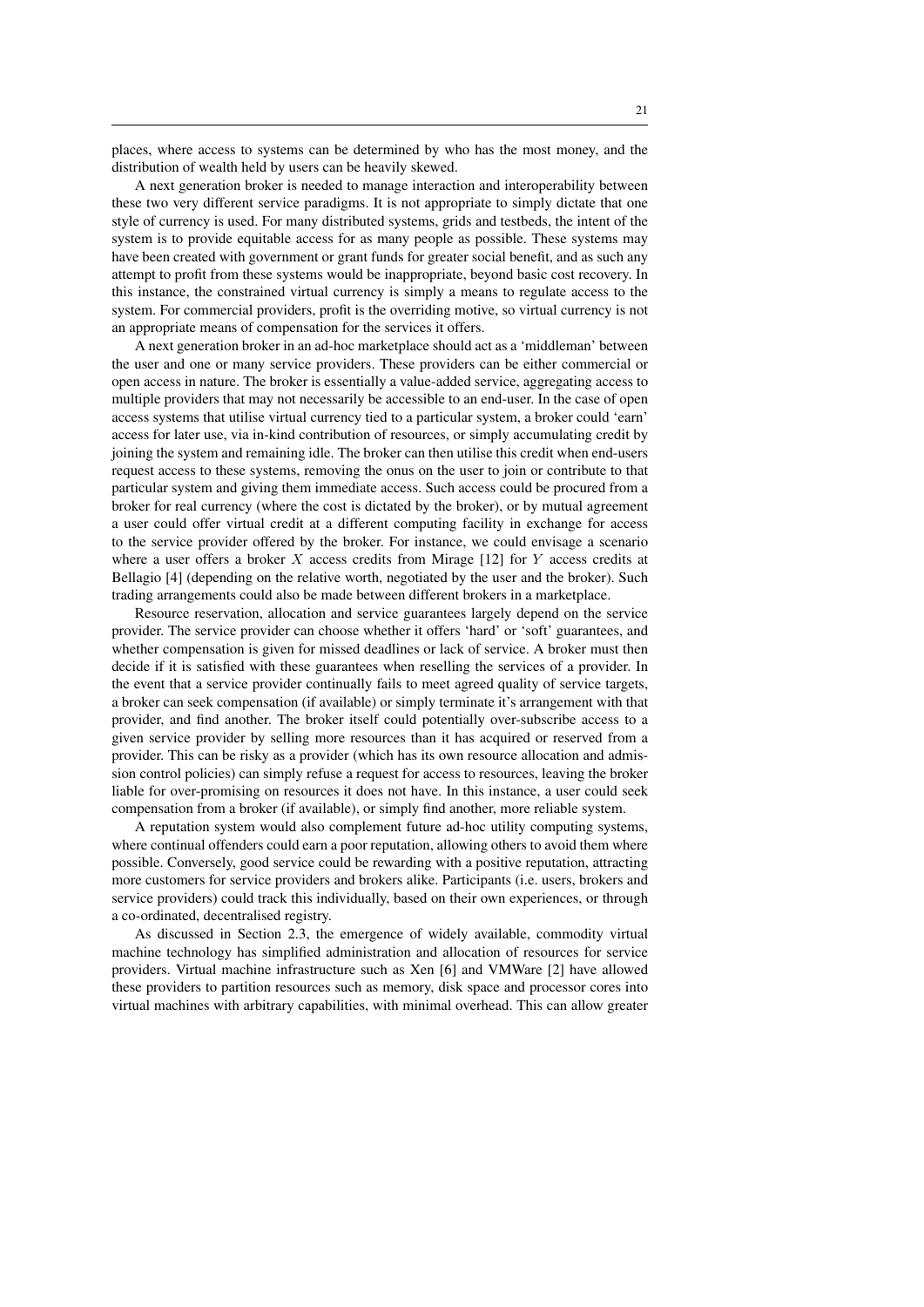efficiencies for providers through improved statistical multiplexing when hosting multiple virtual machines.

Despite this, brokers could still play an important role in VM-driven computing marketplaces. They can provide numerous value-added services, such as providing pre-made virtual machine images for common tasks, or base images for users to trivially build upon and add their own application logic. A user could utilise such base images to create their own custom, self-contained container for execution, along with any data, libraries and applications that are needed for the duration of execution. This removes a significant amount of complexity for users, removing the need for them to ensure the relevant data, libraries and applications are available on the target execution environment hosted by a service provider.

## 6 Conclusion

In this work, we have evaluated the state-of-the-art in market-driven utility computing platforms. We provided an overview of the key components of these platforms, identifying the roles and responsibilities of the participants, the effect of market-based techniques and the emerging technological advances that are propelling market-driven utility computing platforms forward. We examined the state-of-the-art in utility-oriented computing markets, identifying the strengths and weakness of current related systems and approaches to pricing, negotiation, resource and economy management. The Catallaxy approach to computing marketplaces was highlighted, showing the benefits of this new decentralised, utility maximising framework in addressing the utility computing problem. We discussed how we can address the limitations of many existing utility computing systems, and identify areas that need further attention for these approaches to flourish. As market-oriented utility computing concepts mature, and resource partitioning and isolation technology emerge that allow nearly arbitrary division of resources, it is becoming clear that 'market-inspired' resource management provides a compelling alternative to traditional resource management. Indeed, the rapid emergence of service oriented computing facilities (such as Amazon's Elastic Compute Cloud) combined with expanding industrial uptake has increased the mindshare of 'on-demand' computing marketplaces. However, it is clear that significant work needs to be done to move from isolated grid markets toward fully linked, interoperable and ad-hoc marketplaces. This is essential to reap the full benefits of grid computing, by improving the economies of scale and allowing users to harness resources from numerous administrative domains with ease.

Acknowledgements This work was supported under the Department of Education, Science and Training (DEST) International Science Linkages (ISL) project, "The Utility Grid Project: Autonomic and Utility-Oriented Global Grids for Powering Emerging e-Research Applications".

# References

- 1. David Abramson, Rajkumar Buyya, and Jonathan Giddy. A computational economy for grid computing and its implementation in the nimrod-g resource broker. *Future Generation Computer Systems*, 18(8):1061–1074, 2002.
- 2. Keith Adams and Ole Agesen. A comparison of software and hardware techniques for x86 virtualization. In *ASPLOS '06: Proceedings of the 12th international conference on Architectural support for programming languages and operating systems*, pages 2–13, New York, NY, USA, 2006. ACM Press.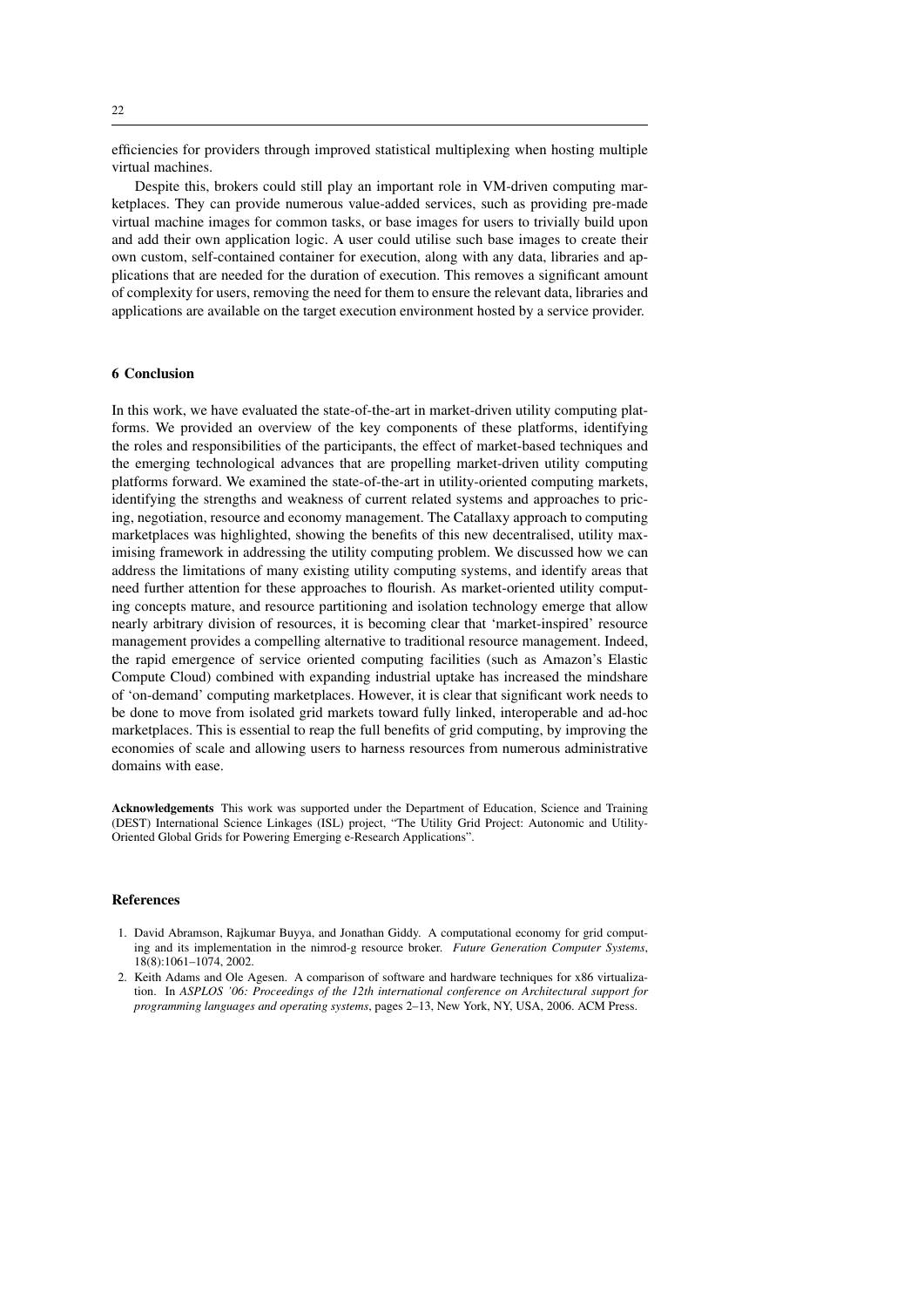- 3. Oscar Ardaiz, Pau Artigas, Torsten Eymann, Felix Freitag, Leandro Navarro, and Michael Reinicke. The catallaxy approach for decentralized economic-based allocation in grid resource and service markets. *Applied Intelligence*, 25(2):131–145, 2006.
- 4. Alvin AuYoung, Brent Chun, Alex Snoeren, and Amin Vahdat. Resource allocation in federated distributed computing infrastructures. In *OASIS '04: Proceedings of the 1st Workshop on Operating System and Architectural Support for the Ondemand IT InfraStructure*, October 2004.
- 5. Alvin AuYoung, Laura Grit, Janet Wiener, and John Wilkes. Service contracts and aggregate utility functions. In *HPDC '06: Proceedings of the 15th IEEE International Symposium on High Performance Distributed Computing*, pages 119–131, June 2006.
- 6. Paul Barham, Boris Dragovic, Keir Fraser, Steven Hand, Tim Harris, Alex Ho, Rolf Neugebauer, Ian Pratt, and Andrew Warfield. Xen and the art of virtualization. In *SOSP '03: Proceedings of the nineteenth ACM symposium on Operating systems principles*, pages 164–177, New York, NY, USA, 2003. ACM Press.
- 7. Alexander Barmouta and Rajkumar Buyya. Gridbank: A grid accounting services architecture (gasa) for distributed systems sharing and integration. In *ICEC '03: Workshop on Internet Computing and E-Commerce, Proceedings of the 17th International Symposium on Parallel and Distributed Processing*, page 245.1, Washington, DC, USA, 2003. IEEE Computer Society.
- 8. Andy Bavier, Mic Bowman, Brent Chun, David Culler, Scott Karlin, Steve Muir, Larry Peterson, Timothy Roscoe, Tammo Spalink, and Mike Wawrzoniak. Operating system support for planetary-scale network services. In *NSDI '04: Proceedings of the Symposium on Networked Systems Design and Implementation*, Mar 2004.
- 9. Rajkumar Buyya. *Economic-based Distributed Resource Management and Scheduling for Grid Computing*. PhD thesis, Monash University, April 2002.
- 10. Rajkumar Buyya, David Abramson, and Jonathan Giddy. Economy driven resource management architecture for computational power grids. In *PDPTA '00: Proceedings of the 7th International Conference on Parallel and Distributed Processing Techniques and Applications*, June 2000.
- 11. Rajkumar Buyya, David Abramson, and Srikumar Venugopal. The grid economy. *Proceedings of the IEEE*, 93(3):698–714, March 2005.
- 12. Brent Chun, Philip Buonadonna, Alvin AuYoung, Chaki Ng, David Parkes, Jeffrey Shneidman, Alex C. Snoeren, and Amin Vahdat. Mirage: A microeconomic resource allocation system for sensornet testbeds. In *EMNETS '05: Proceedings of the 2nd IEEE Workshop on Embedded Networked Sensors*, May 2005.
- 13. Brent N. Chun and David E. Culler. User-centric performance analysis of market-based cluster batch schedulers. In *CCGRID '02: Proceedings of the 2nd IEEE/ACM International Symposium on Cluster Computing and the Grid*, page 30, Washington, DC, USA, 2002. IEEE Computer Society.
- 14. Torsten Eymann, Michael Reinicke, Werner Streitberger, Omer Rana, Liviu Joita, Dirk Neumann, Bjorn Schnizler, Daniel Veit, Oscar Ardaiz, Pablo Chacin, Isaac Chao, Felix Freitag, Leandro Navarro, Michele Catalano, Mauro Gallegati, Gianfranco Giulioni, Ruben Carvajal Schiaffino, and Floriano Zini. Catallaxy-based grid markets. *Multiagent Grid Systems*, 1(4):297–307, 2005.
- 15. Ian Foster and Carl Kesselman. *The Grid: Blueprint for a New Computing Infrastructure*. Morgan-Kaufmann, 2001.
- 16. Yun Fu, Jeffrey Chase, Brent Chun, Stephen Schwab, and Amin Vahdat. Sharp: an architecture for secure resource peering. *SIGOPS Operating Systems Review*, 37(5):133–148, 2003.
- 17. Robert L. Henderson. Job scheduling under the portable batch system. In *IPPS '95: Proceedings of the Workshop on Job Scheduling Strategies for Parallel Processing*, pages 279–294, London, UK, 1995. Springer-Verlag.
- 18. David Irwin, Jeff Chase, Laura Grit, and Aydan Yumerefendi. Self-recharging virtual currency. In *P2PECON '05: Proceedings of the 2005 ACM SIGCOMM workshop on Economics of peer-to-peer systems*, pages 93–98, New York, NY, USA, 2005. ACM Press.
- 19. David E. Irwin, Jeffrey S. Chase, Laura E. Grit, Aydan R. Yumerefendi, David Becker, and Ken Yocum. Sharing networked resources with brokered leases. In *USENIX '06: Proceedings of the USENIX Annual Technical Conference, General Track*, pages 199–212, 2006.
- 20. David E. Irwin, Laura E. Grit, and Jeffrey S. Chase. Balancing risk and reward in a market-based task service. In *HPDC '04: Proceedings of the 13th IEEE International Symposium on High Performance Distributed Computing*, pages 160–169, Washington, DC, USA, 2004. IEEE Computer Society.
- 21. Bernardo A. Huberman Kevin Lai and Leslie Fine. Tycoon: A Distributed Market-based Resource Allocation System. Technical Report arXiv:cs.DC/0404013, HP Labs, Palo Alto, CA, USA, April 2004.
- 22. Kevin Lai. Markets are dead, long live markets. *SIGecom Exchanges*, 5(4):1–10, 2005.
- 23. Kevin Lai, Lars Rasmusson, Eytan Adar, Li Zhang, and Bernardo A. Huberman. Tycoon: An implementation of a distributed, market-based resource allocation system. *Multiagent Grid Systems*, 1(3):169–182, 2005.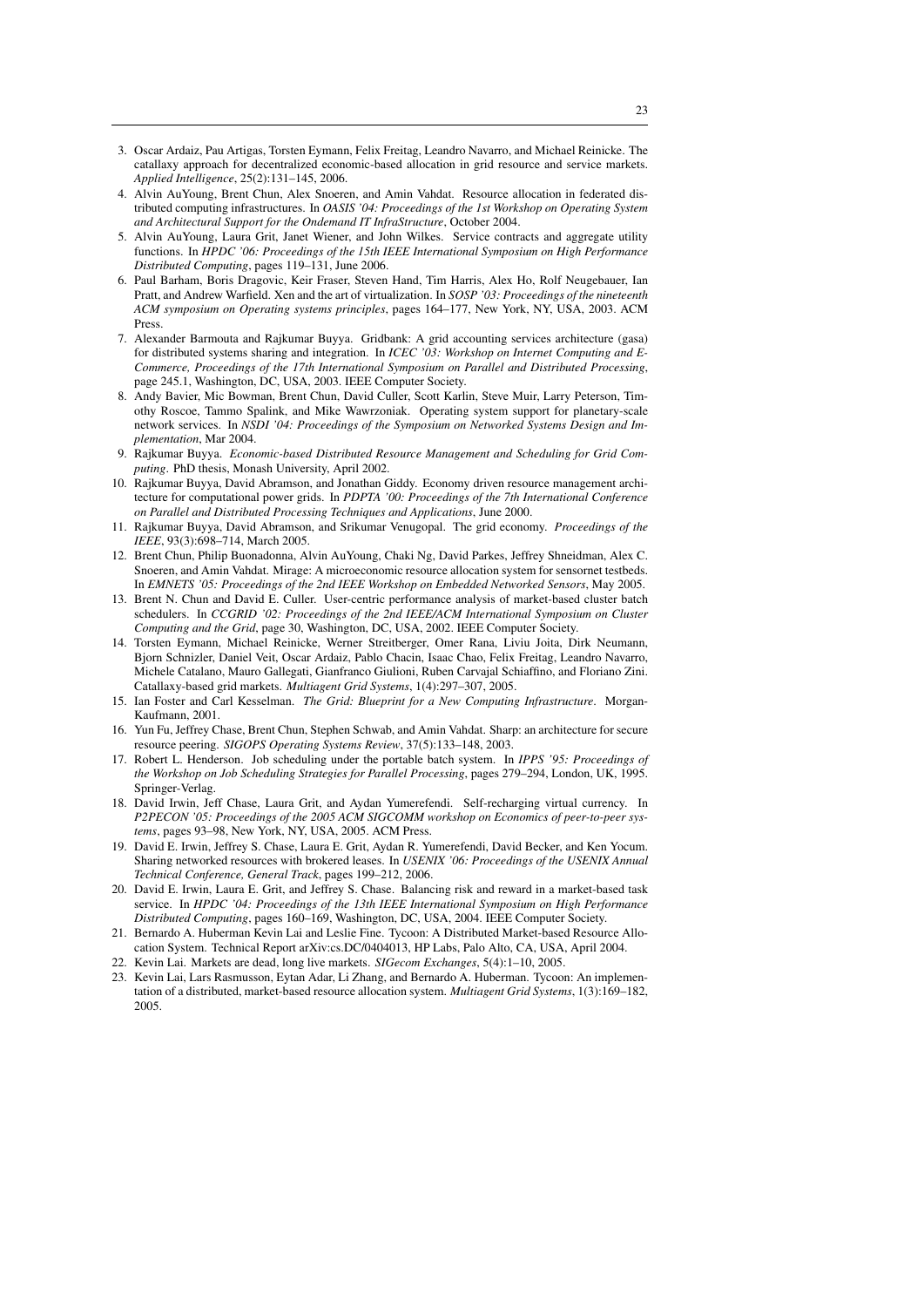- 24. Chunlin Li, Layuan Li, and Zhengding Lu. Utility driven dynamic resource allocation using competitive markets in computational grid. *Advances in Engineering Software*, 36(6):425–434, 2005.
- 25. Ahuva W. Mu'alem and Dror G. Feitelson. Utilization, predictability, workloads, and user runtime estimates in scheduling the IBM SP2 with backfilling. *IEEE Transactions on Parallel and Distributed Systems*, 12(6):529–543, 2001.
- 26. Michael Nelson, Beng-Hong Lim, and Greg Hutchins. Fast transparent migration for virtual machines. In *USENIX '05: Proceedings of the 2005 USENIX Annual Technical Conference*, pages 391–394, 2005.
- 27. Chaki Ng, Philip Buonadonna, Brent N. Chun, Alex C. Snoeren, and Amin Vahdat. Addressing strategic behavior in a deployed microeconomic resource allocator. In *P2PECON '05: Proceedings of the 2005 ACM SIGCOMM workshop on Economics of peer-to-peer systems*, pages 99–104, New York, NY, USA, 2005. ACM Press.
- 28. Noam Nisan. Bidding and allocation in combinatorial auctions. In *EC '00: Proceedings of the 2nd ACM conference on Electronic commerce*, pages 1–12, New York, NY, USA, 2000. ACM Press.
- 29. David Oppenheimer, Jeannie Albrecht, David Patterson, and Amin Vahdat. Design and implementation tradeoffs for wide-area resource discovery. In *HPDC '05: Proceedings of the 14th IEEE International Symposium on High Performance Distributed Computing*, Washington, DC, USA, 2005. IEEE Computer Society.
- 30. Larry Peterson, Tom Anderson, David Culler, and Timothy Roscoe. A blueprint for introducing disruptive technology into the internet. *SIGCOMM Computer Communication Review*, 33(1):59–64, 2003.
- 31. Martin Placek and Rajkumar Buyya. Storage exchange: A global trading platform for storage services. In *EUROPAR '06: Proceedings of the 12th International European Parallel Computing Conference*. Springer-Verlag, Aug 2006.
- 32. Florentina I. Popovici and John Wilkes. Profitable services in an uncertain world. In *SC '05: Proceedings of the 2005 ACM/IEEE conference on Supercomputing*, page 36, Washington, DC, USA, 2005. IEEE Computer Society.
- 33. Evan Sarmiento. Securing FreeBSD using jail. *Sys Admin*, 10(5):31–37, 2001.
- 34. Bjorn Schnizler, Dirk Neumann, Daniel Veit, and Christof Weinhardt. A multiattribute combinatorial exchange for trading grid resources. In *RSEEM '05: Proceedings of the 12th Research Symposium on Emerging Electronic Markets*, 2005.
- 35. Jahanzeb Sherwani, Nosheen Ali, Nausheen Lotia, Zahra Hayat, and Rajkumar Buyya. Libra: a computational economy-based job scheduling system for clusters. *Software Practice and Experience*, 34(6):573– 590, 2004.
- 36. Jeffrey Shneidman, Chaki Ng, David C. Parkes, Alvin AuYoung, Alex C. Snoeren, Amin Vahdat, and Brent N. Chun. Why markets could (but don't currently) solve resource allocation problems in systems. In *USENIX '05: Proceedings of the 10th USENIX Workshop on Hot Topics in Operating Systems*, June 2005.
- 37. Dan Tsafrir, Yoav Etsion, and Dror G. Feitelson. Modeling user runtime estimates. In *JSSPP '05: Proceedings of the 11th International Workshop on Job Scheduling Strategies for Parallel Processing*, pages 1–35, Cambridge, MA, USA, 2005.
- 38. Carl A. Waldspurger. Memory resource management in vmware esx server. In *OSDI '02: Proceedings of the 5th symposium on Operating systems design and implementation*, pages 181–194, New York, NY, USA, 2002. ACM Press.
- 39. R. Wolski, J. S. Plank, J. Brevik, and T. Bryan. Analyzing market-based resource allocation strategies for the computational grid. *International Journal of High Performance Computing Applications*, 15(3):258– 281, Fall 2001.
- 40. R. Wolski, J. S. Plank, J. Brevik, and T. Bryan. G-commerce: Market formulations controlling resource allocation on the computational grid. In *IPDPS '01: Proceedings of the 15th International Parallel and Distributed Processing Symposium*, San Francisco, April 2001. IEEE.
- 41. Chee Shin Yeo and Rajkumar Buyya. Pricing for Utility-driven Resource Management and Allocation in Clusters. In *ADCOM '04: Proceedings of the 12th International Conference on Advanced Computing and Communications*, pages 32–41, Ahmedabad, India, December 2004. Allied Publishers: New Delhi, India.
- 42. Chee Shin Yeo and Rajkumar Buyya. Service Level Agreement based Allocation of Cluster Resources: Handling Penalty to Enhance Utility. In *CLUSTER '05: Proceedings of the 7th IEEE International Conference on Cluster Computing*, Boston, MA, September 2005. IEEE Computer Society: Los Alamitos, CA.
- 43. Chee Shin Yeo and Rajkumar Buyya. Managing risk of inaccurate runtime estimates for deadline constrained job admission control in clusters. In *ICPP '06: Proceedings of the 2006 International Conference on Parallel Processing*, pages 451–458, Washington, DC, USA, 2006. IEEE Computer Society.
- 44. Chee Shin Yeo and Rajkumar Buyya. A taxonomy of market-based resource management systems for utility-driven cluster computing. *Software Practice and Experience*, 36(13):1381–1419, 2006.